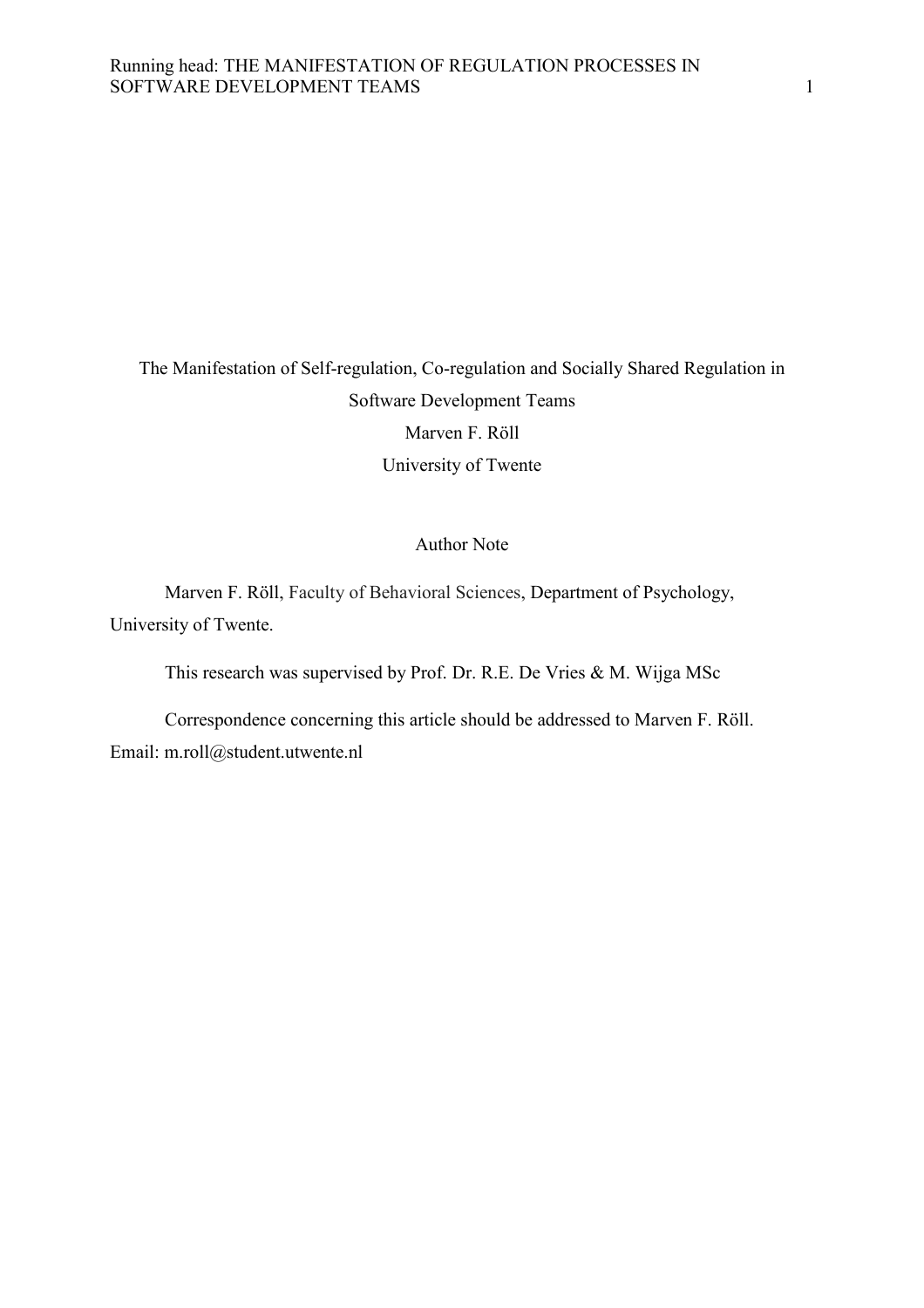#### **Abstract**

In the industry of software development, teams are the basic unit of work and it is argued by most development methods that teams should self-manage. Because teams should self-manage, the concept of regulation becomes essential. While research regarding the concepts of regulation as part of processes during teamwork on the individual- and on the team-level has been relatively sparse in the field of organizational research, this is not so much the case for the educational research field. Therefore, the concepts of regulation of the educational field of research have been applied in this study, investigating three software development teams using the Scrum method. The teamwork of the teams was observed by means of video recordings which were coded afterwards, focusing on the way the different types of regulation (self-regulation, co-regulation & socially shared regulation) and phases of regulation (planning, monitoring, evaluating) manifested. Due to time constraints and in order to reduce the scope of this study, it was randomly chosen to focus on investigating only regulation activities that occurred during the planning phase of regulation.

 Different patterns were observed for the way in which the different types and phases of regulation manifested in the different teams. The types of regulation always occurred together with the corresponding perspectives (I-perspective, you-perspective & weperspective) for the different types of regulation. Moreover, the Scrum masters of the teams protruded in so far as they were the team members who overall showed most regulation activities in their team.

*Keywords:* self-regulation, co-regulation, socially shared regulation, self-managing, scrum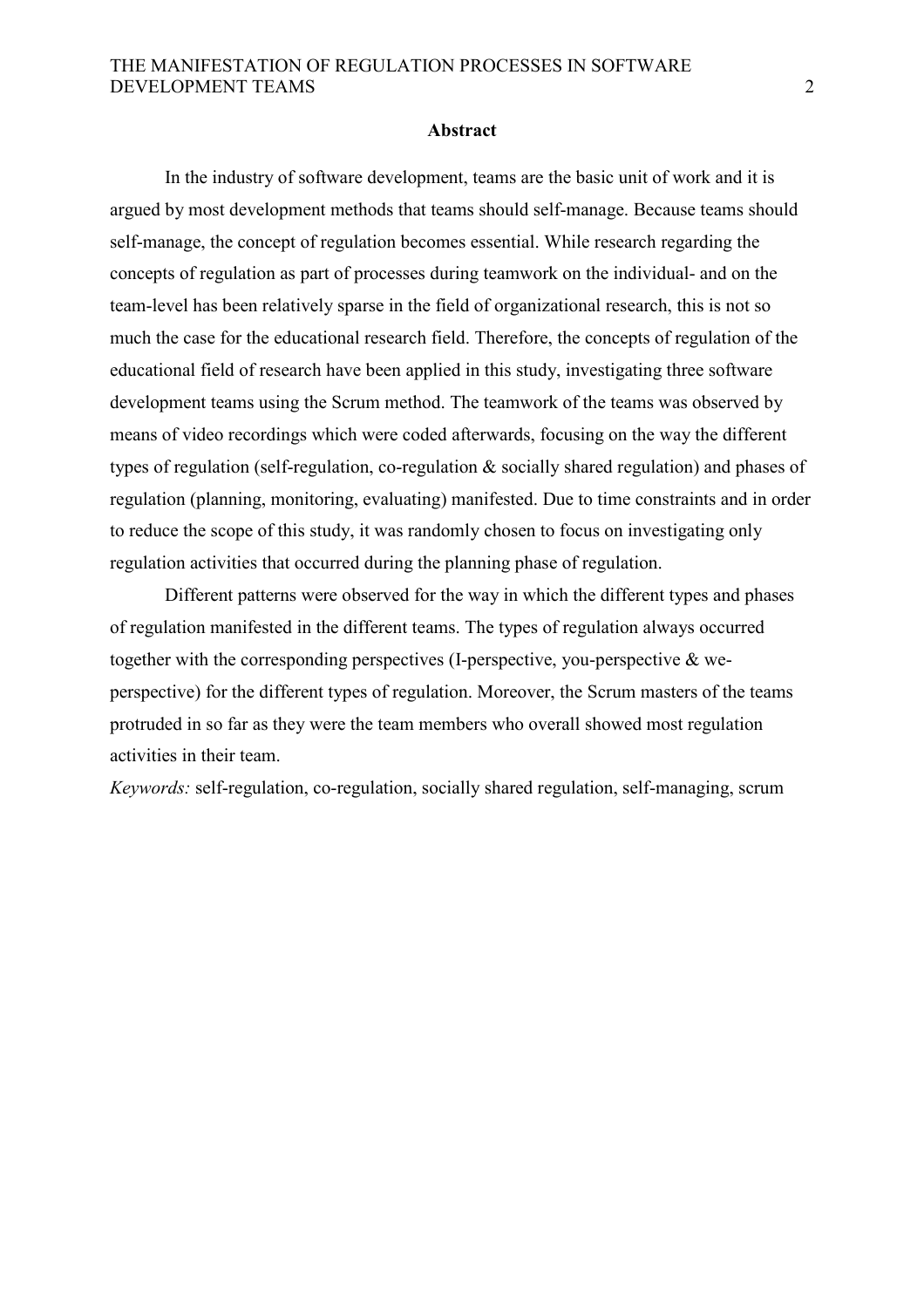#### **Introduction**

 In the industry of software development, teams rather than individuals are the basic unit of work (Moe, Dingsoyr & Dyba, 2009). Moreover, it is favorable for teams to manage and organize themselves (Rising & Janoff, 2000; Schatz & Abdelshafi, 2005), which is the case in so called *self-managing teams*. In fact, self-managing teams show increased team performance compared to traditional teams (Rousseau & Aubé, 2010). As the main characteristic of self-managing teams is their authority to decide themselves how they organize their work, the concept of regulation is essential for the working together of the team. In the field of organizational research, research concerning the regulation processes during (collaborative) teamwork on both individual- and team-level has been relatively sparse (Acuña, Gómez & Juristo, 2009; DeShon, Kozlowski, Schmidt, Milner & Wiechmann, 2004; Kirkman & Rosen, 1999). This, however, is not so much the case in the educational field of research. Here, research on regulation processes in teamwork considering both the individualand the team-level categorizes three main types of regulation (DeShon et al., 2004). These types of regulation are *self-regulation*, *co-regulation* and *socially shared regulation* (Järvelä & Hadwin, 2013).

 Consequently, this study aims to contribute to the research concerning regulation processes on the individual-level as well as on the team-level (Acuña, Gómez & Juristo, 2009; DeShon et al., 2004; Kirkman & Rosen, 1999). Furthermore, it aims to contribute to the research needed on agile project management methods such as Scrum (Dybå & Dingsøyr, 2008). The main focus will be on the way the different phases of regulation (planning, monitoring & evaluating) and the different types of regulation (self-regulation, co-regulation and socially shared regulation) manifest during teamwork.

 The working together of people in groups and teams is nowadays a crucial component of many organizations (Rousseau & Aubé, 2010). This is especially the case in the industry of software development, where teams and not individuals are the basic unit of work (Moe, Dingsoyr & Dyba, 2009), as was predicted by Katzenbach & Smith (1993), who stated that "teams will become the primary unit of performance in high-performance organizations" (p. 10). A team is defined by the same authors as "a small number of people with complementary skills who are committed to a common purpose, set of performance goals, and approach for which they hold themselves mutually accountable" (Katzenbach & Smith, 1993).

 According to the majority of development methods, it is favorable for teams to manage and organize themselves (Rising & Janoff, 2000; Schatz & Abdelshafi, 2005). This fits with the ongoing trend of organizations trying to increase the autonomy of their teams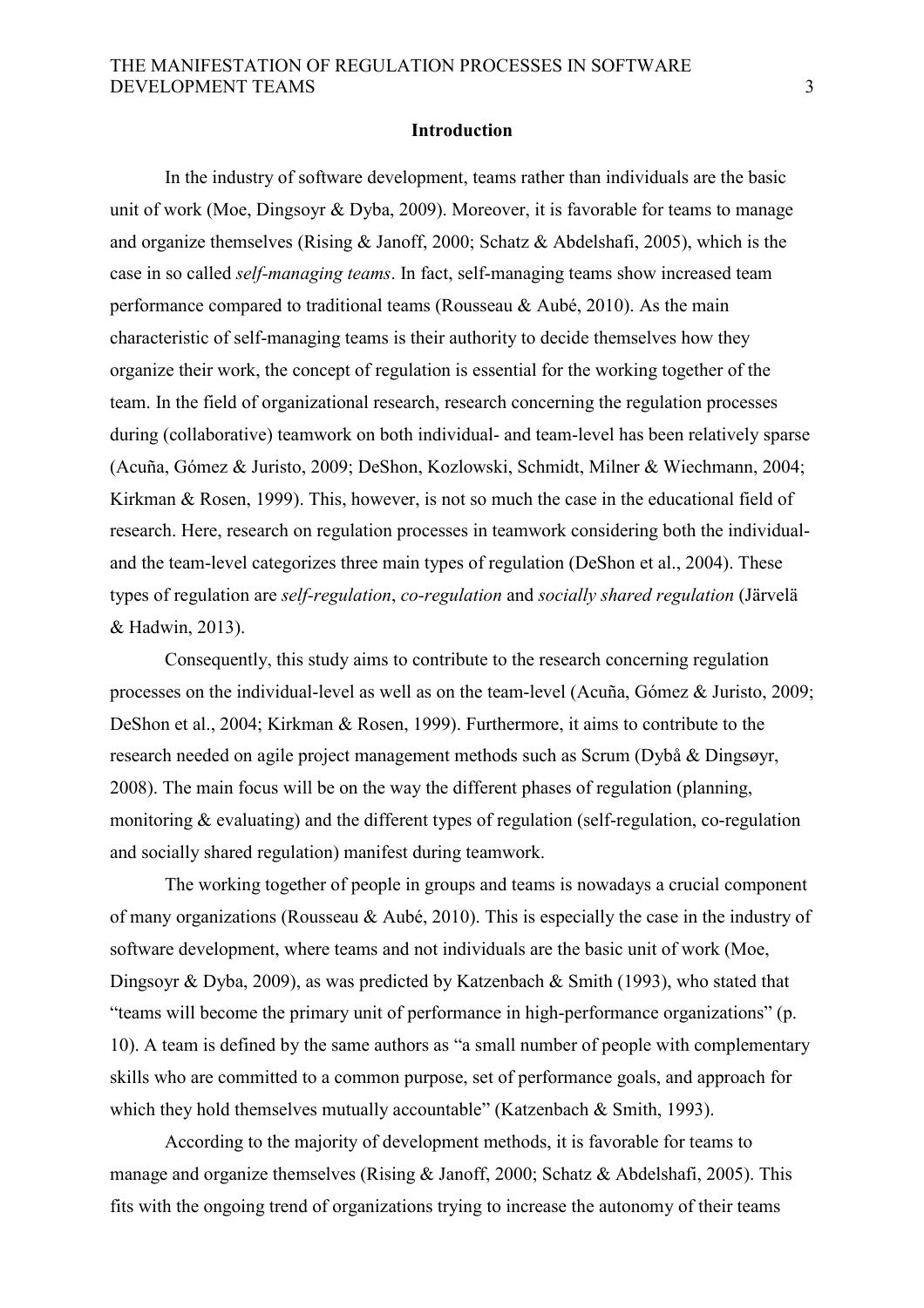(Langfred, 2000). A method characteristic for this way of working is *Scrum*. Scrum is an agile software development method that is designed for projects in which it is difficult to work according to a strict plan and includes as its core element so-called "feedback loops" (Dybå & Dingsøyr, 2008, p. 835). Here, people work together in a group that is self-organizing, meaning that they share the authority and responsibility when making a decision and monitor their own progress and process. The steps necessary in order to achieve the desired result are made incrementally, in so-called *sprints*.

 According to Rising & Janoff (2000), there are many advantages the scrum method provides, for example that "the product becomes a series of manageable chunks" (p. 8). This leads to the fact that there is often (at least some) progress made, as work is divided into smaller steps that have to be taken. This in turn motivates the team as everyone sees more frequently that progress is made together so that "the team shares successes along the way and at the end" (Rising & Janoff, 2000, p. 8). Furthermore, the Scrum method increases the communication among team members, as they have to inform each other about the progress made more frequently (Rising  $& Janoff, 2000$ ). Not only the team itself, but also the customers for whom the team is working profit from Scrum. They are enabled to "see on-time delivery of increments" (Rising & Janoff, 2000, p. 8) as well as to get feedback about the product and the process of its manifestation. Rising & Janoff (2000) consider the above mentioned advantages of Scrum as ultimately leading to "a culture […] where everyone expects the project to succeed" (p. 8), which therefore increases the chances of the project to actually succeed.

These advantages of Scrum are supported by Tata & Prasad (2004), who see the strength of self-management (and thus of Scrum, since Scrum is a method used by self-managing teams) particularly in bringing the power to make a decision to the "level of operational problems and uncertainties" (p. 250), so that the speed as well as the accuracy increases while solving a problem, as the team is able to decide how to respond to problems without being limited in their authority to do so.

 However, all these advantages that the Scrum method brings forth compared to traditional working methods are subject to certain conditions that have to be met to a certain extent. As described by Moe, Dingsovr & Dyba (2009), it is not sufficient to create an effective team by just putting people together in a group, so that it is of significant importance in which way teamwork is organized and facilitated. As Scrum is a method designed to be used by self-managing and self-organizing teams in which team members are given the authority to (collaboratively) decide how to organize and monitor their work, the concept of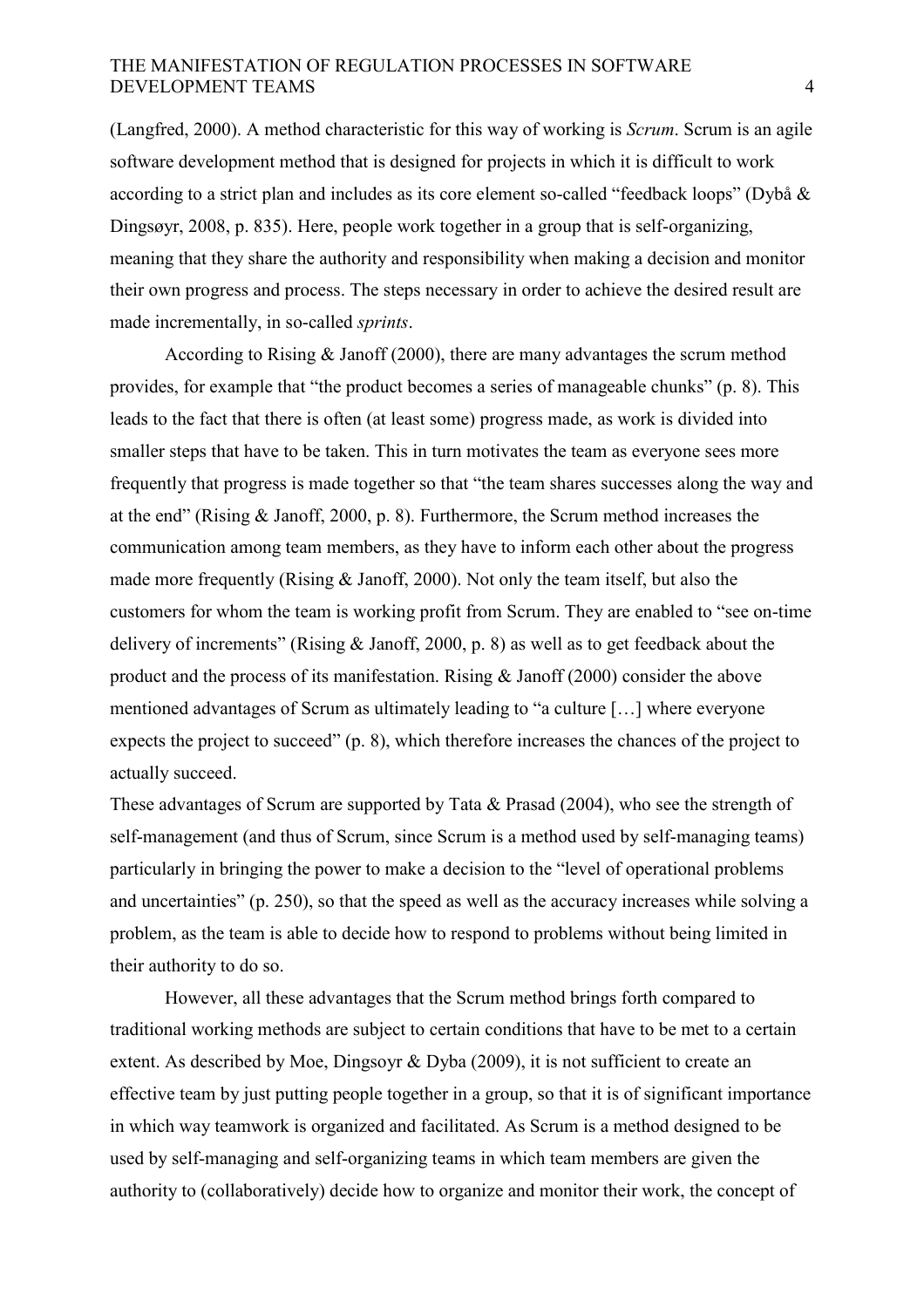*self-regulation* is essential. This is because once team members are given the authority to decide themselves how they organize and monitor their work, they must actually do so by influencing their own behavior (regulating themselves) in order to work optimally (Zimmerman & Schunk, 2011). Moreover, Vancouver & Day (2005) have identified various field intervention studies in their literature review on the concept of self-regulation. These studies, which were not directly about self-regulation but rather "designed around selfregulation principles" (Vancouver & Day, 2005, p. 178), showed to be significantly effective with regard to "job and task performance... [and] ...follower development and performance, as well as team efficacy and performance" (Vancouver & Day, 2005, p. 178).This indicates that the concept of self-regulation, regarding its potential advantages, might be essential in work-related contexts (Vancouver & Day, 2005). The concept of self-regulation originally stems from the field of psychotherapy in which it is proposed that individuals are able to control themselves (Luthans & Davis, 1979). Self-regulation is defined by Zimmerman & Schunk (1989) as the self-controlled regulation of one's own thoughts, feelings, as well as behaviors in order to accomplish certain goals. It is a concept (especially in the organizational field) grounded on the shift of focus from "the worker" to "the purposeful, goal-striving human" (Vancouver & Day, 2005, p. 156). This focus is based on the individual level, as it is concerned with the goal(s) of an individual and the behavior of the individual related to the goal(s). At this level, the providence of goals and feedback considering performance are considered to be some of the most effective ways to improve performance (Locke & Latham, 1990).

 However, the application of these ways of improvement for individuals to the team level has led to conflicting results, for which two limitations are significantly responsible (DeShon, Kozlowski, Schmidt, Milner & Wiechmann, 2004). The first limitation according to DeShon et al. (2004) is that most research concentrates on either "the effect of team goals and team feedback on individual-level outcomes—ignoring the fact that individuals are functioning in a team context—or the effect of team goals and team feedback on team-level outcomes—ignoring the impact of the manipulations on the individuals nested within the teams" (p. 1035). The second limitation is that there is no model yet that describes how the intervention of providing goals and feedback operates on the team level (DeShon et al., 2004). Especially the first limitation is of quite preeminent status in the field of organizational research, as it was pointed out in other words by Kirkman and Rosen (1999) already 17 years ago, when they stated that "what is needed most now in the team effectiveness literature is research that examines empowerment at the individual and team levels simultaneously". The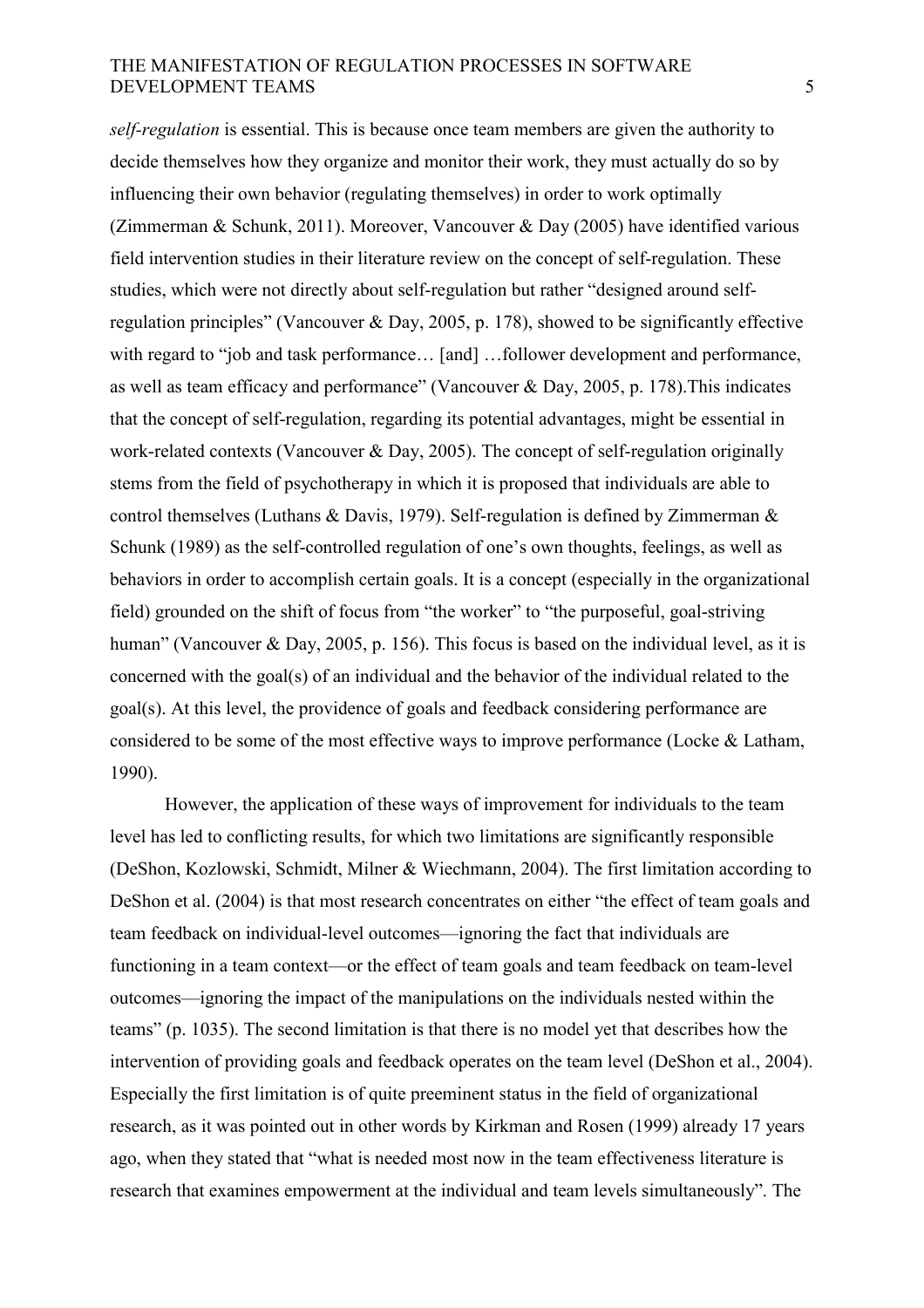fact that there is thus a "relative lack of research" on processes that are responsible in order for a team to perform (well) "is both surprising and disturbing" according to DeShon et al. (2004, p. 1035), who further point out that a clear understanding of these processes is absolutely necessary in order to "predict the effects of training interventions designed to develop high-performing teams" (DeShon et al., 2004, p. 1035).

 However, while in the field of organizational research, research concerning the regulation processes during (collaborative) teamwork on both individual- and team-level simultaneously has been relatively sparse (Acuña, Gómez & Juristo, 2009; DeShon et al., 2004; Kirkman & Rosen, 1999), this is not so much the case concerning the educational field of research. Here, research on regulation processes in teamwork considering the individualand the team-level simultaneously has been done distinguishing three main types of regulation (Hadwin, & Oshige, 2011). These types of regulation are *self-regulation* (students regulating themselves), *co-regulation* (students regulating each other) and *socially shared regulation* (the regulation of the group as a whole) (Järvelä & Hadwin, 2013). Additionally, according to Järvelä & Hadwin (2013), each of these three types of regulation has a corresponding perspective with which the individual acts. These perspectives can function in the context of different types of regulation as a "classifying criterion for understanding the different terms for social phenomena of regulation" (Schoor, Narciss & Körndle, 2015, p. 104).The term selfregulation will be used as defined above by Zimmerman & Schunk (1989), who define it as the self-controlled regulation of one's own thoughts, feelings, as well as behaviors in order to accomplish certain goals. With regard to self-regulation, the individual acts based on the *Iperspective* (*I* think…, *I* do…, *my* thoughts about this are…).The term co-regulation will be used as suggested by Järvelä & Hadwin (2013), who state that "Co-regulation occurs when individual's regulatory activities are guided, supported, shaped, or constrained by and with others" (p. 28). In co-regulation, there is a *you-perspective* based on which the individual acts (*you* should…, why don't *you* do this…, what are *your* thoughts about…). The term socially shared regulation is defined by Vauras, Iiskala, Kajamies, Kinnunen & Lehtinen (2003) as "constant monitoring and regulation of joint activity, which cannot be reduced to mere individual activity" (p. 35) as well as "egalitarian, complementary monitoring and regulation over the task" (p. 35). It is therefore seen as "the most profoundly social mode of regulation" (p. 219), as it refers to individuals acting "as a genuine social entity, aimed at a single direction, that is, the fully shared goal for the activity" (Volet, Vauras & Salonen, 2009, p. 219). Concerning the concept of socially shared regulation, there is a *we-perspective* (*we* should do this…, *we* think…).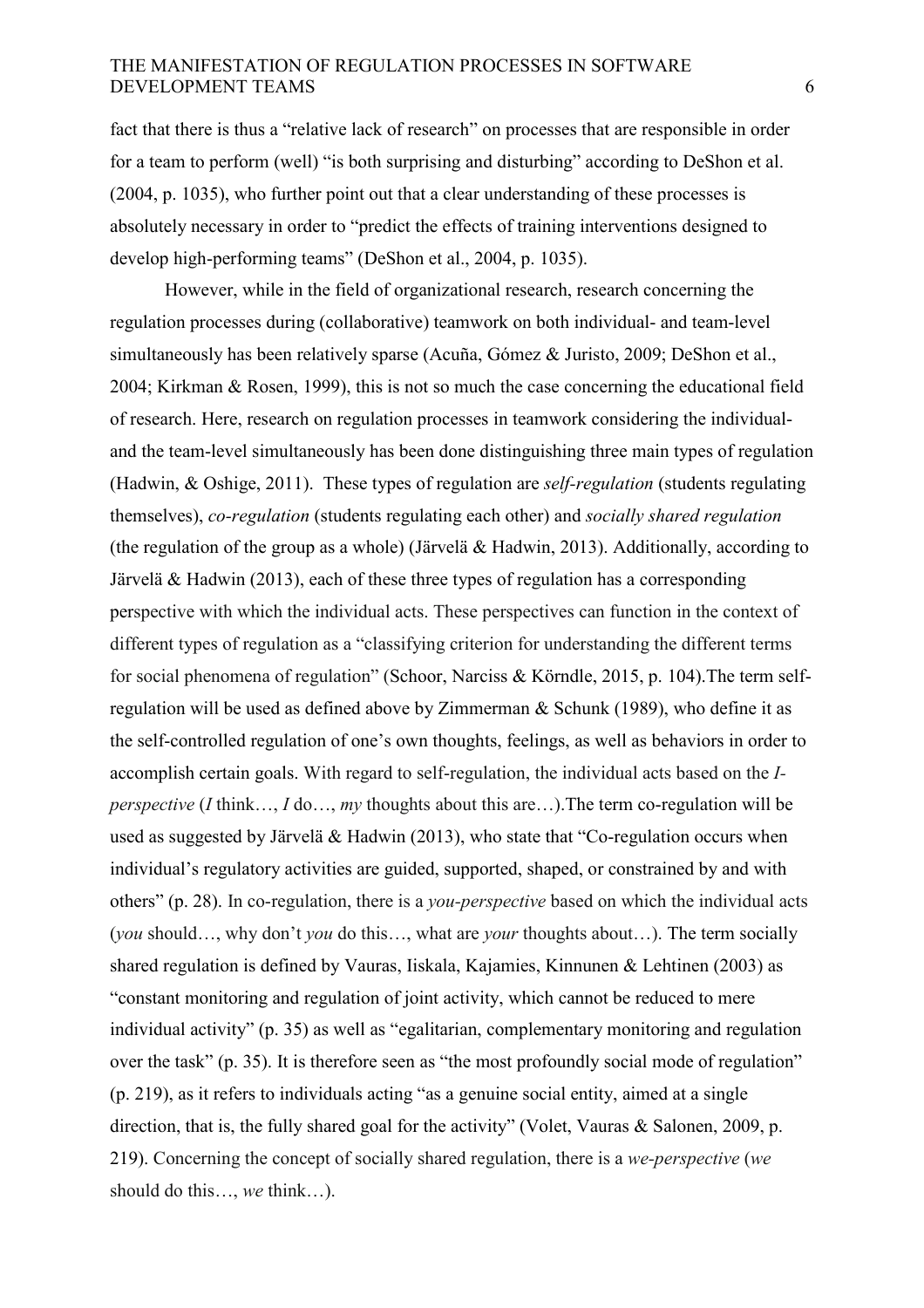These different types of regulation occur during different phases of regulation, which are *planning*, *monitoring* and *evaluating* (Molenaar & Chiu, 2014). Planning is in this study defined as suggested by Rogat & Linnenbrink-Garcia (2011) "Discussing how to go about solving the problems" (p. 384) and includes discussing strategies, goal setting, collaboratively discussing task directions, translating directions into a clear plan and designating tasks (Rogat & Linnenbrink-Garcia, 2011). Monitoring is defined as "Checking progress and comprehension of the task" (Molenaar & Chiu, 2014, p. 157) as well as comparing a current state with a desired state and monitoring content understanding, assessing progress, recognizing what remains to be completed as well as monitoring the pace and time remaining (Rogat & Linnenbrink-Garcia, 2011). Evaluating is defined as making a judgement about goal attainment (Rogat & Linnenbrink-Garcia, 2011).

Concluding, this study aims to contribute to the research concerning regulation processes on the individual- and on the team-level (Acuña, Gómez & Juristo, 2009; DeShon et al., 2004; Kirkman & Rosen, 1999), as well as contributing to the research needed on agile project management methods such as Scrum (Dybå & Dingsøyr, 2008). This will be done by applying the concepts of the educational research field concerning regulation processes to the field of organizational research. The study will focus on the way in which self-regulation, coregulation and socially shared regulation (Järvelä & Hadwin, 2013; Iiskala, Vauras, Lehtinen & Salonen, 2011) manifest during teamwork, taking into account their corresponding perspectives as well as the manifestation of the different regulation phases (planning, monitoring & evaluating).

#### **Method**

#### **Study context**

 Three teams of an ICT company based in a Dutch city participated in this study. The company is working on software solutions for the Dutch government, designing and implementing software.

 The teams participating in this research work with the Scrum-method. According to the Scrum-method, a team is made up of a product owner, who is representative for the stakeholders ordering the product, a scrum master, who takes care that the scrum method is followed correctly and the development team, which creates and delivers the products. The teams deliver their products in short periods of time, called sprints. A sprint starts with a sprint planning event, in which the aim of the sprint is discussed. Each sprint ends with a review and a retrospective. In the review, the completed work is presented to the product owner and other stakeholders, who then give feedback. During the retrospective the team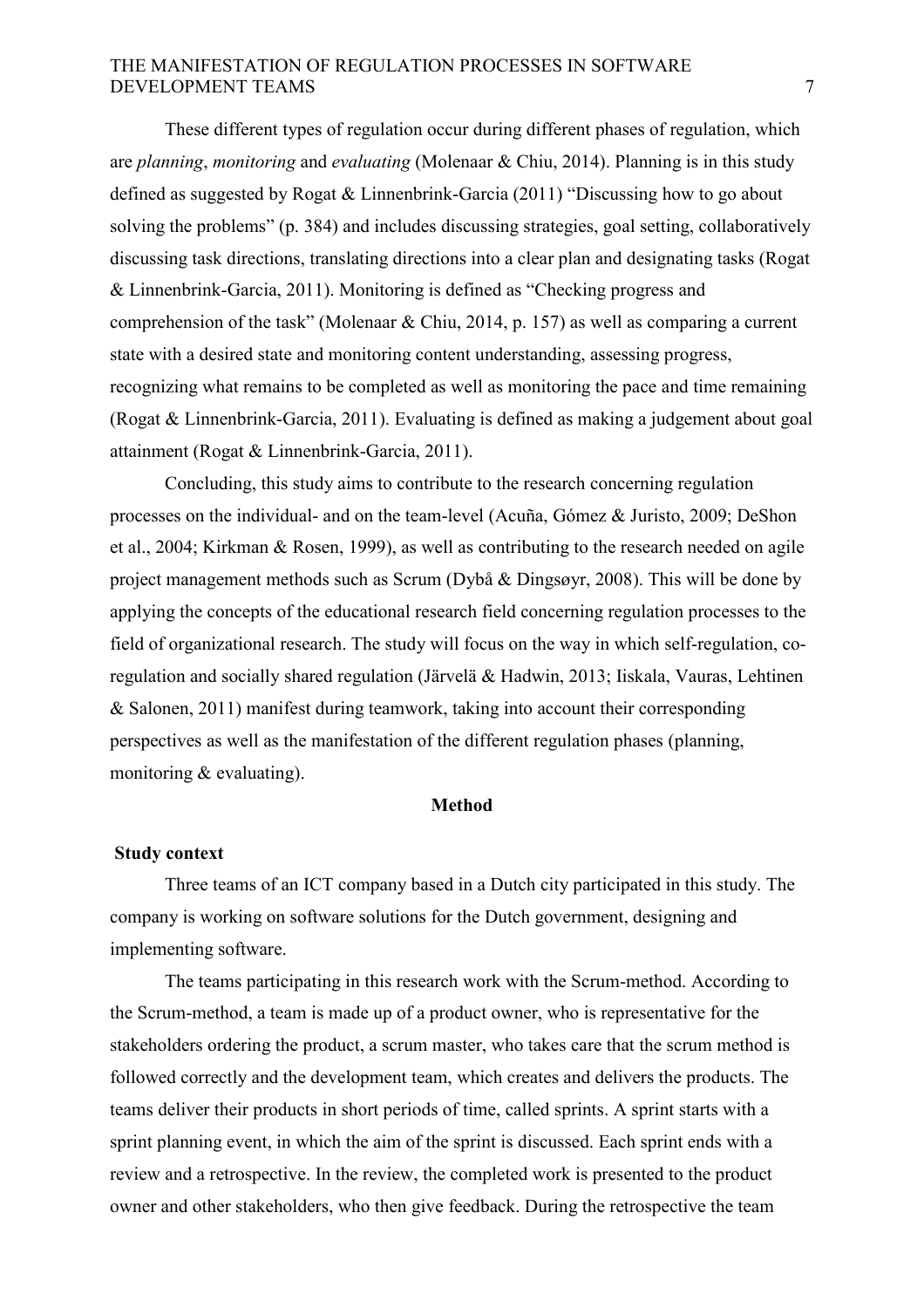reflects on the last sprint. During each sprint, the team has daily meetings, called stand-ups. In these stand-ups, which last a maximum of 15 minutes, three questions are discussed: What was done yesterday, what will be done today and are there any problems impeding the aim from being met? (Hossain, Babar & Paik, 2009).

 Moreover, there are two types of backlogs. There is a product backlog, which determines the requirements for a product and a sprint backlog, which keeps in track the tasks that have to be done by the team in the next sprint. Finally, there are two burn-down charts. A sprint burn down chart, keeping track of the work in the sprint backlog that still has to be done and a release burn down chart, which enables the team to monitor their progress (Hossain, Bannerman & Jeffery, 2011).

### **Design**

 A multiple-case field study was designed to investigate the teamwork of three different teams working for the same company according to the Scrum-method. The focus was on observing the way the different types of regulation as well as the different phases of regulation manifest. The focus was moreover on differences between the teams concerning the types and phases of regulation.

#### **Participants**

 It was chosen that only participants who participated in about 80% of all meetings were included for analysis in this study. Therefore, altogether, there were 15 participants. The first team (titled *team 1*) consisted of 6 members, all members were male. The average age was 39 years. The second team (titled *team 2*) consisted of 5 members, all members were male. The average age was 36.2 years. Finally, the third team (titled *team 3*) consisted of 4 members, of which 3 were male and 1 female. The average age here was 41.25 years. All participants of this study were independent contractors.

#### **Materials**

 A 360 degree video camera was used to record the meetings of the teams. Altogether, 3 stand-ups and one retrospective, which in total amount to 223 minutes of video material, were recorded and analyzed for each team. Afterwards, the tapes were coded according to a coding scheme. The coding scheme was divided, for the purpose of clarity, into 2 tables, which are shown below. In table 1, the different phases in which the different regulation activities occurred are shown. These include planning, monitoring and evaluating. Table 2 shows the different types of regulation that occurred, which were self-regulation, co-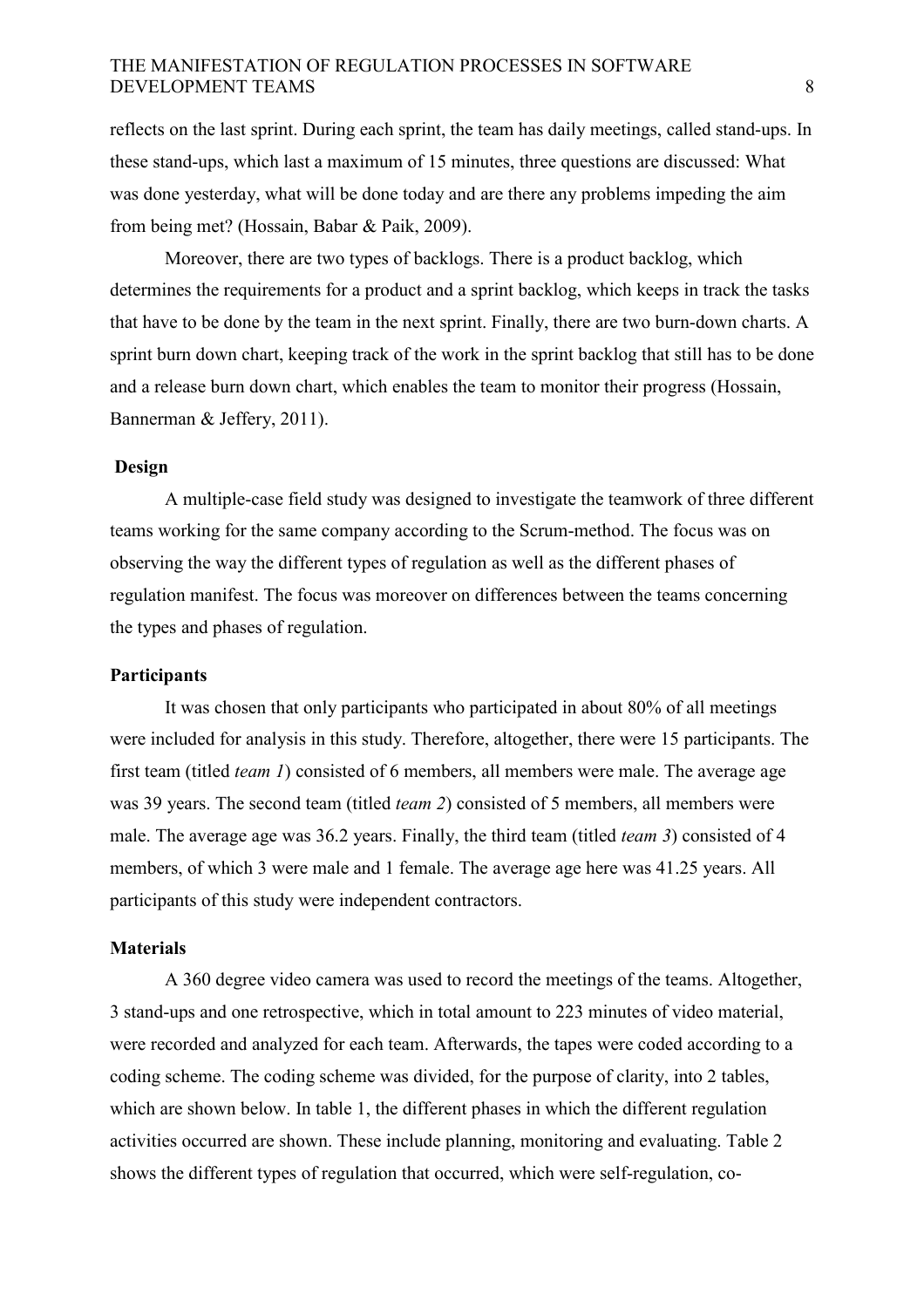regulation and socially shared regulation.

| Code       | Description of the Code                        |
|------------|------------------------------------------------|
| Planning   | Discussing how to go about solving             |
|            | problems, discussing strategies, goal setting, |
|            | collaboratively discussing task directions,    |
|            | translating directions into a clear plan,      |
|            | designating tasks                              |
| Monitoring | Checking progress and comprehension of the     |
|            | task. Comparing a current state with a desired |
|            | state. Monitoring content understanding,       |
|            | assessing progress, recognizing what remains   |
|            | to be completed, monitoring the pace and       |
|            | time remaining                                 |
| Evaluating | Making a judgement about goal attainment       |

## Table 1

*The three different phases of regulation* 

# Table 2

*The three different types of regulation* 

| Code                       | Description of the Code                       |  |
|----------------------------|-----------------------------------------------|--|
| Self-regulation            | Regulation of one's own thoughts, feelings,   |  |
|                            | as well as behaviors in order to accomplish   |  |
|                            | certain goals                                 |  |
| Co-regulation              | Guiding, supporting, shaping or constraining  |  |
|                            | each other's regulatory activities            |  |
| Socially shared regulation | Constant monitoring and regulation of joint   |  |
|                            | activity, which cannot be reduced to mere     |  |
|                            | individual activity" as well as "egalitarian, |  |
|                            | complementary monitoring and regulation       |  |
|                            | over the task                                 |  |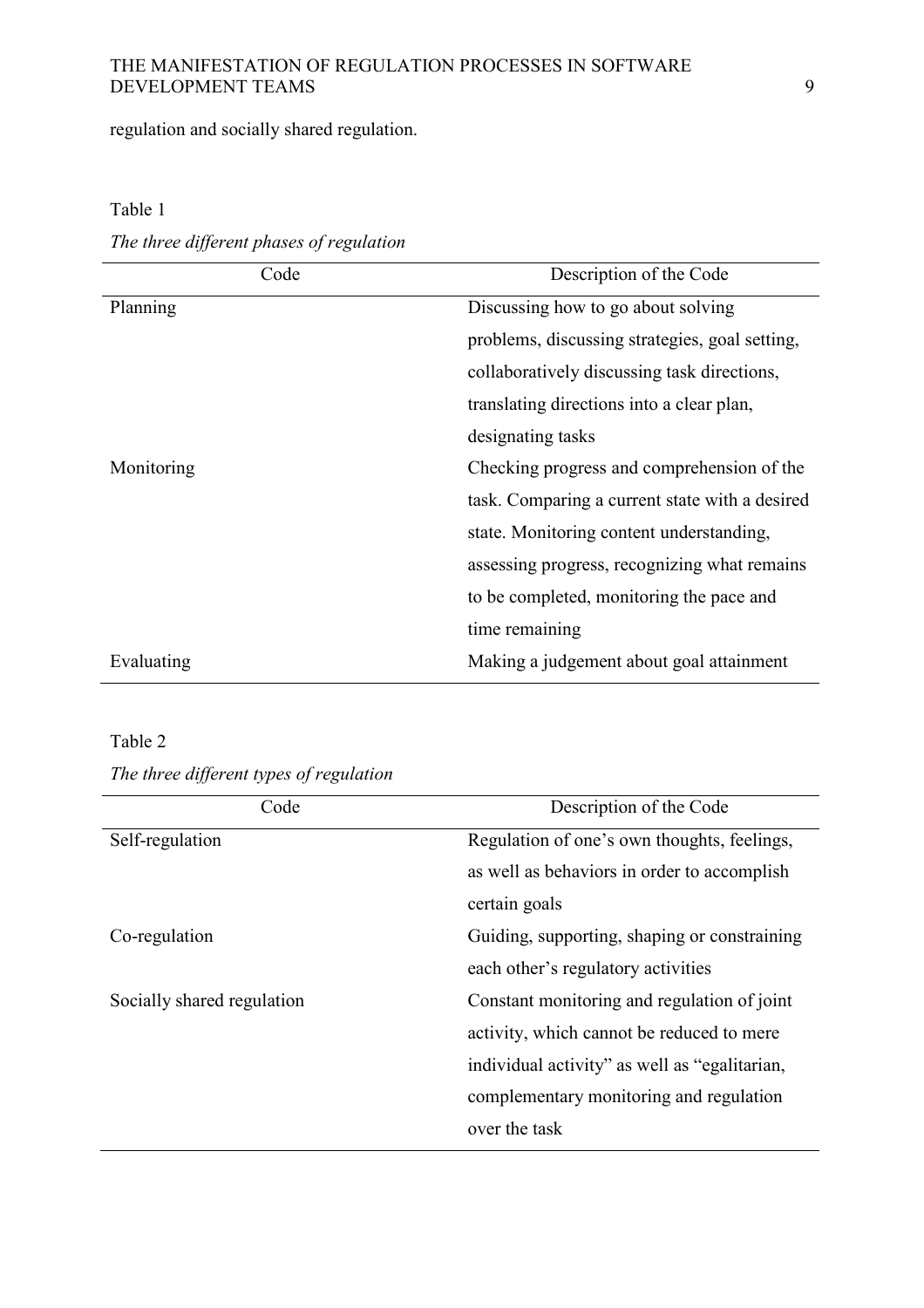In order to determine inter-rater reliability, Cohen's Kappa was calculated. This was done by letting another researcher code 20% of the videos that were used for this study, which was about 45 minutes of video material. The videos coded consisted of two randomly selected stand-ups and 20 minutes of one retrospective. This other researcher coded the videos according to the same coding scheme and the same coding procedure. The results were used in order to calculate Cohen's Kappa. The resulting kappa was *k*=0.54. According to Landis & Koch (1977), the strength of agreement of a kappa between 0.41 and 0.60 is "moderate" (p. 165). However, this cannot be considered a good result. A possible explanation for this kappa is that neither the researcher who carried out this study nor the researcher who coded 20% of the videos used in this study received any training for coding. Moreover, due to time constraints, it was not possible to discuss the inter-rater reliability with the other researcher in order to reach a higher kappa.

#### **Procedure**

 The information about this study as well as the procedure was presented and explained to all teams by another researcher, the data-collector. The team members were informed about the aim of the study, the time it will take, the method that will be used to collect data, as well as how their privacy will be protected. The team members were free to ask questions at any point of time. After this, the team members were able to choose whether they wanted to participate in the study or not. It was made clear that a team was only able to participate if all team members chose to participate in the study. After all questions had been answered and the teams chose to participate, a pilot of two weeks was done in order for the participants to familiarize with the video cameras. After this period, the team members again had the chance to withdraw their participation in the study. The researchers were asked to sign a nondisclosure agreement and the participants were asked to sign an informed consent form. In this form, it was made clear that the collected data will only be shown to third parties confidentially and anonymously. Furthermore, it was made clear in this form that participation in this study is voluntary and that the participants always have the right to cancel their participation without declaring any reason. All this was done by another researcher.

 After this, the study officially started and the meetings of the teams were recorded by a 360 degree video camera. The camera was turned on shortly before the beginning of the meetings by the data-collector, who was not present during the meetings if the participants were against this.

#### **Data Analysis**

First of all, the meetings of the teams were videotaped, using a 360 degree video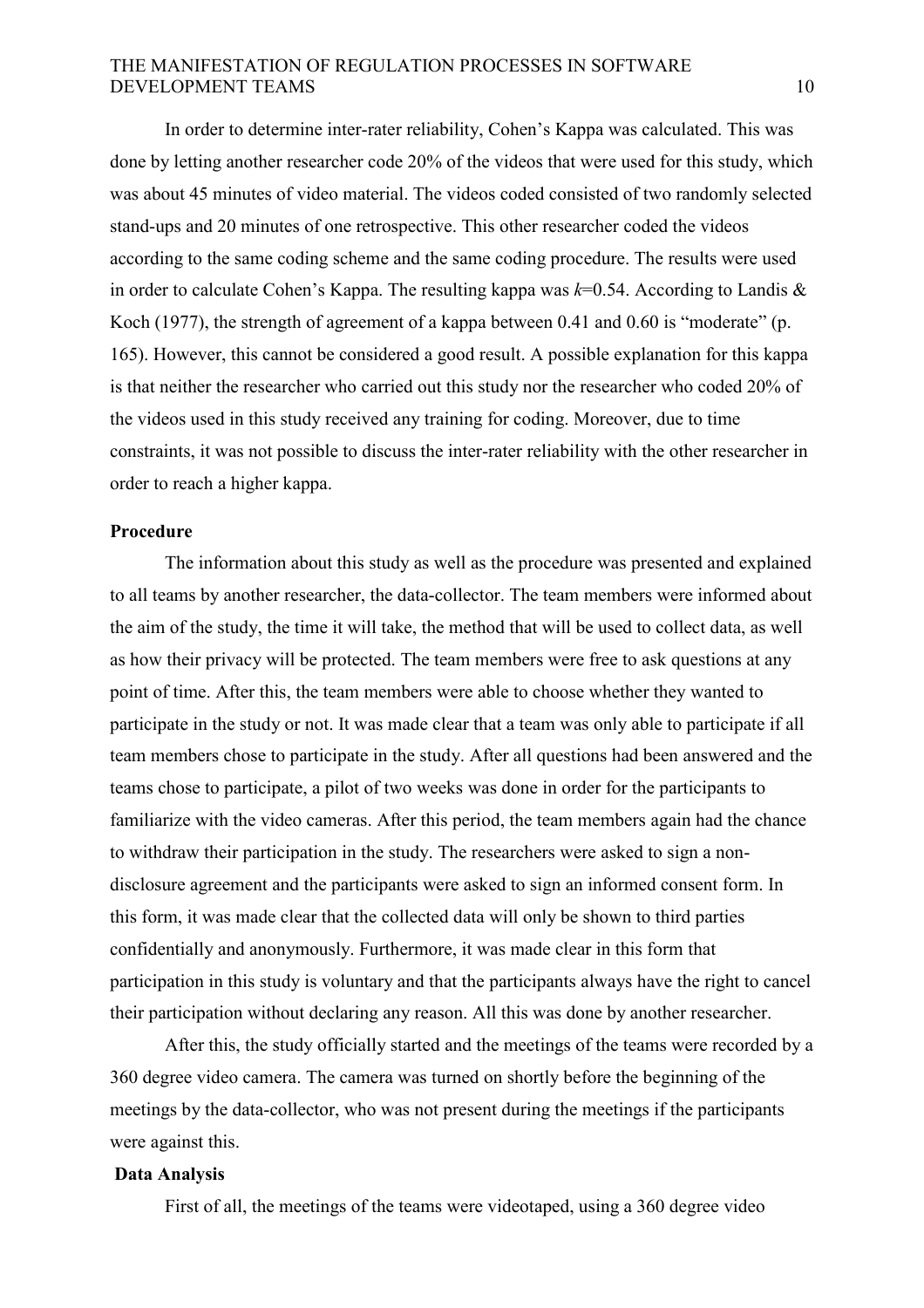camera. This was done by the data-collector and enabled the coder to be more objective, as the coder was not involved in collection of data. Moreover, there was no interaction at all between the coder and the participants, making it all the more possible for the coder to objectively analyze the data. After the meetings were recorded, the recordings were coded based on the coding schemes.

 First of all, the recordings were coded based on the phases of regulation, which were planning, monitoring and evaluating. A regulation phase (planning, monitoring, evaluating) was coded from the first utterance about a certain topic until the last utterance about that topic if the utterances were related to one of the regulation phases. Once an utterance belonged to a different regulation phase or a different topic, another code was given. This means that for example a meeting began by someone talking about a topic in a way that was coded as planning. In this case, every utterance about the same topic occurring in the phase of planning was coded as planning. A new code was only given when the topic or the phase changed. In this case, once someone talked about the same topic but it occurred in another phase, a new code was given, for example monitoring. From there on, if the team talked about monitoring (considering a certain topic), it was coded as monitoring until the time the topic changed or the team was not monitoring anymore. However, if for example the topic changed and the team continued with monitoring, a new monitoring code was given. Utterances that occurred outside the regulation phases were coded from the first utterance to the last utterance as *other*. These utterances were considered not relevant for this study and were therefore not included for analysis.

Second, the different types of regulation (self-regulation, co-regulation & socially shared regulation) were coded. At this, it has been randomly chosen to focus on investigating only regulation activities that manifested in the planning phase of regulation. This has been done due to time-constraints, so that the expense of this study was kept within feasible bounds. The different types of regulation were coded from the first utterance until the last utterance they occurred in one planning phase of regulation. A new code was given once the regulation occurred in another planning phase and also if a regulation activity was shown by another person.

 In addition to the codes, notes were made based on emerging patterns that were observed. Quotes that were included for analysis and/or discussion were translated from Dutch to English.

 The collected data was analyzed by means of a content analysis. The focus was laid on the way in which the different types of regulation and the different phases of regulation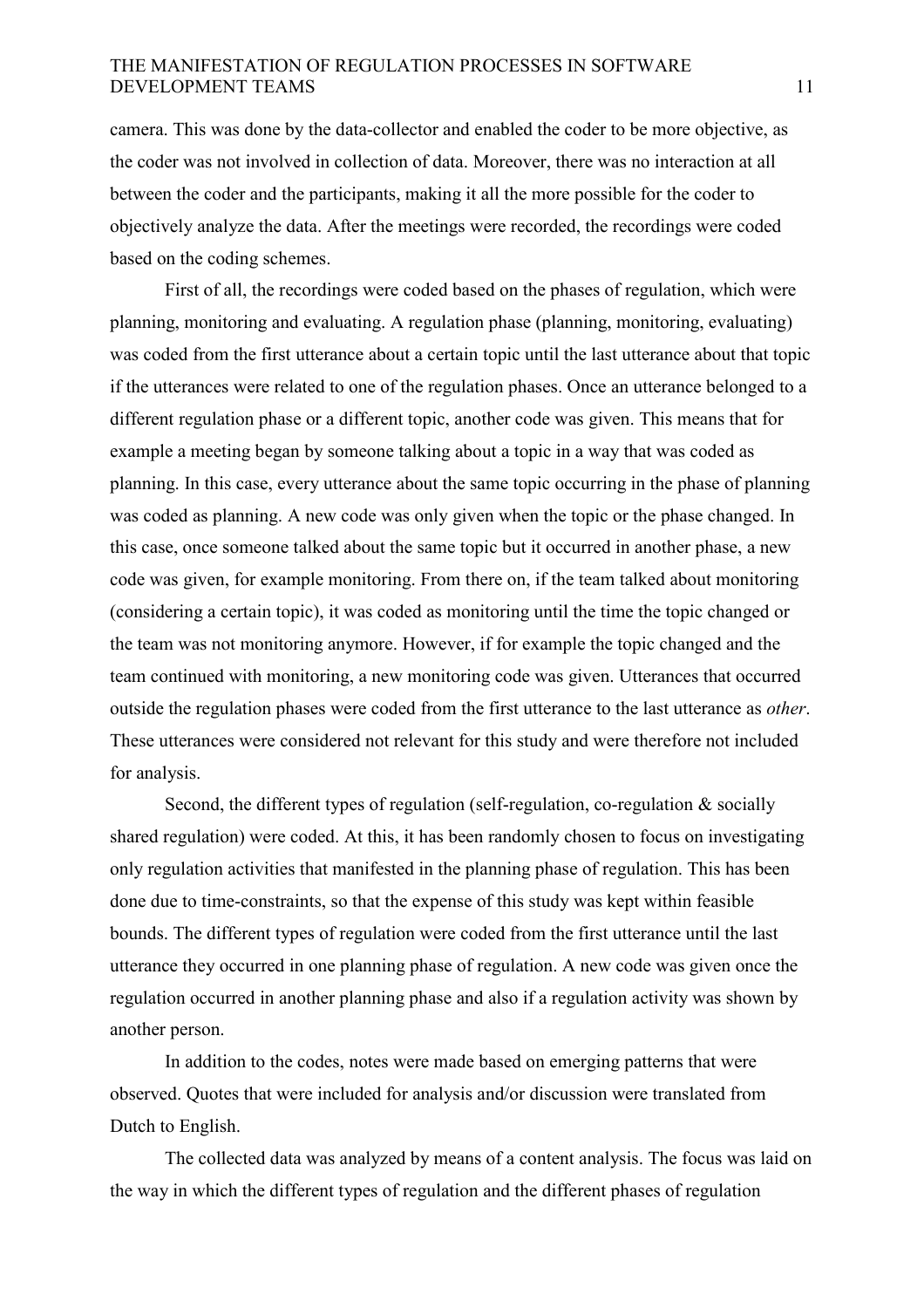manifested during the working together of the teams.

 First of all, frequencies were used in order to get an overview of the distribution of the different types and phases of regulation. Was there for example a certain type of regulation that occurred most in a planning phase? Afterwards, emerging patterns were described based on how they occurred during the project and what was said by the participants. Moreover, these patterns were compared across teams.

#### **Results**

#### **Phases of regulation**

First of all, it was observed that certain phases of regulation occurred only during certain meetings. It was observed that during the stand-ups that were held by the teams, there was no evaluating at all. None of the three teams showed behavior that was considered to be categorized as evaluating. The reason for this may be that the definition of evaluating includes making a judgment about the attainment of a goal. However, during the stand-ups, the teams talked about their progress so far in terms of what should be achieved for the next sprint as well as what had to be done to achieve the goals for the next sprint. This way, the teams were monitoring their progress and planning their future actions during the stand-ups, which is probably why the only regulation phases that were observed during the stand-ups were planning and monitoring.

 Moreover, this kind of observation was also made for the retrospectives. Here, the teams came together to reflect on the last sprint. They were evaluating, for example judging their way of working, as well as planning, as they planned how they wanted to change their behavior in the future based on the judgments given. This may be the reason for the observation that none of the teams showed any behavior that was to be categorized as monitoring.

 Considering the fact that stand-ups and retrospectives differed in the way different phases of regulation were present, they were analyzed and described separately in this section.

 Taking a look at the different phases of regulation (planning, monitoring and evaluating), different patterns were observed for each team in the stand-ups and retrospectives respectively.

#### **Stand-ups.**

Overall, all teams showed nearly the same amount of planning in their stand-ups (N team 1=18, N team 2=19 and N team 3=19). Team 2 and team 3 also showed nearly the same amount of monitoring (N team 1=15 N team 2=23 and N team 3=24). However, after calculating the percentages to which the teams were planning and monitoring in relation to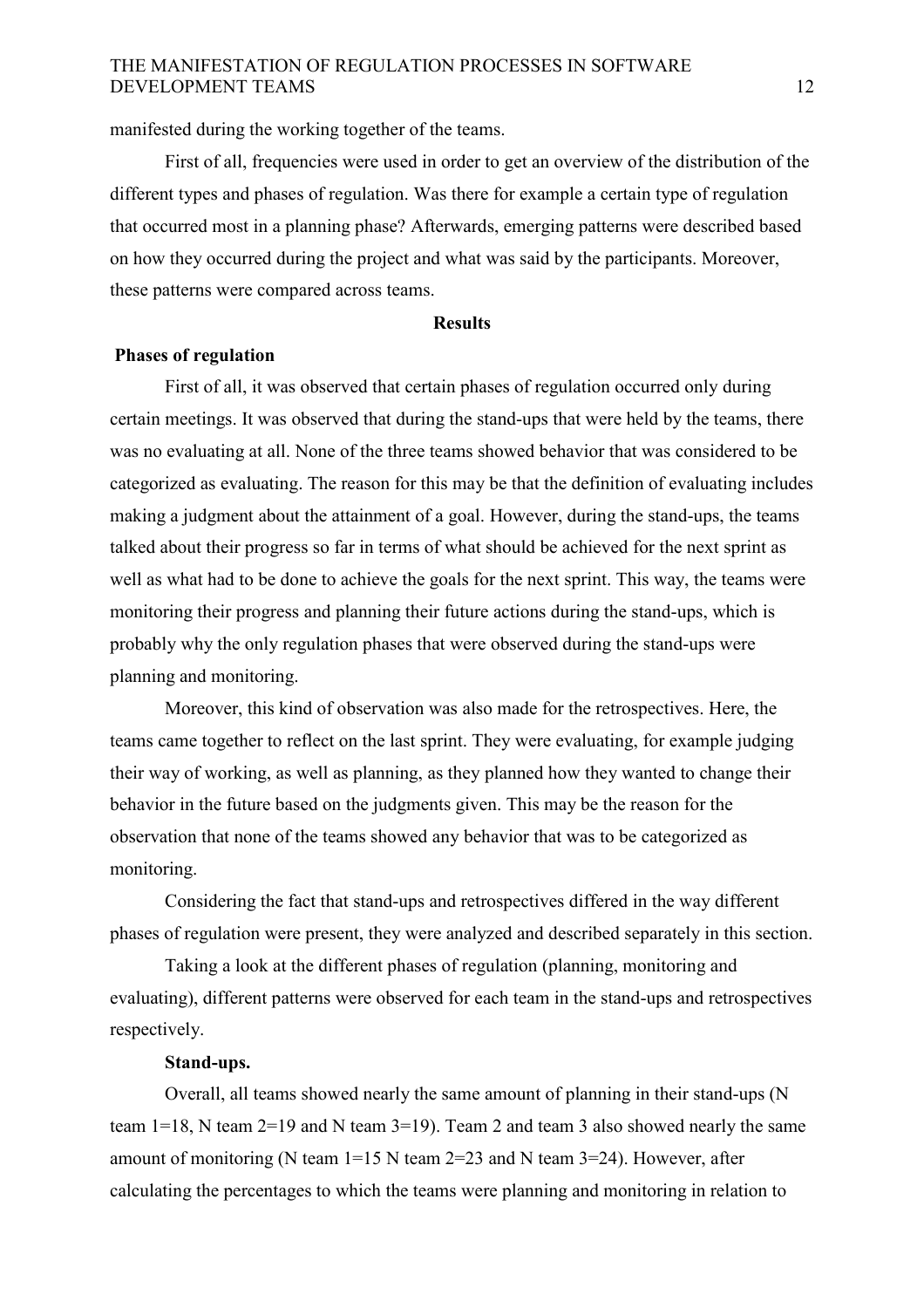their total amount of regulation phases during the stand-ups, it was observed that 55 % of the regulation phases of team 1 were planning and 45 % monitoring. In team 2, 44 % of the regulation phases were planning and 56 % monitoring. The distribution of team 3 regarding regulation phases was 45 % planning and 55 % monitoring. Therefore, team 1 was the team that was relatively planning the most, followed by team 2 and team 3 who showed roughly the same relative amount of planning and monitoring. The amounts of planning phases as well as the corresponding relative percentages to which a certain phase occurred for each team are shown in table 3 below.

Table 3

*The amounts and relative percentages of the different phases of regulation for each of the three teams during the stand-ups* 

| Team           | Planning   | Monitoring | Evaluating |
|----------------|------------|------------|------------|
|                | 18(55%)    | 15(45%)    | $0(0\%)$   |
| $\overline{2}$ | $19(44\%)$ | 24(56%)    | $0(0\%)$   |
|                | 19(45%)    | 23(55%)    | $0(0\%)$   |

Note. The percentages to which the different phases occurred in relation to the total amount of phases for each team are shown in brackets and bold.

 In order to get some insight into the ways that the different phases of regulation manifested during the teamwork of the different teams, it was looked at the patterns of how a certain phase of regulation follows or is followed by another phase of regulation. Therefore, relative percentages were calculated for each team. At team 1, a planning phase was followed by another planning phase in 6 % of the cases. Here, a monitoring phase was always followed or preceded by at least one planning phase and there were no cases in which a monitoring phase was followed by another monitoring phase. At team 2, in 9 % of the cases a monitoring phase was followed by another monitoring phase. There were no cases in which a planning phase was followed by another planning phase and a planning phase was always followed or preceded by at least one monitoring phase. The same pattern occurred at team 3, except that here a monitoring phase was followed by another monitoring phase in 7 % of the cases. The percentages to which the planning and monitoring phases were followed or preceded by themselves are shown in table 4 below.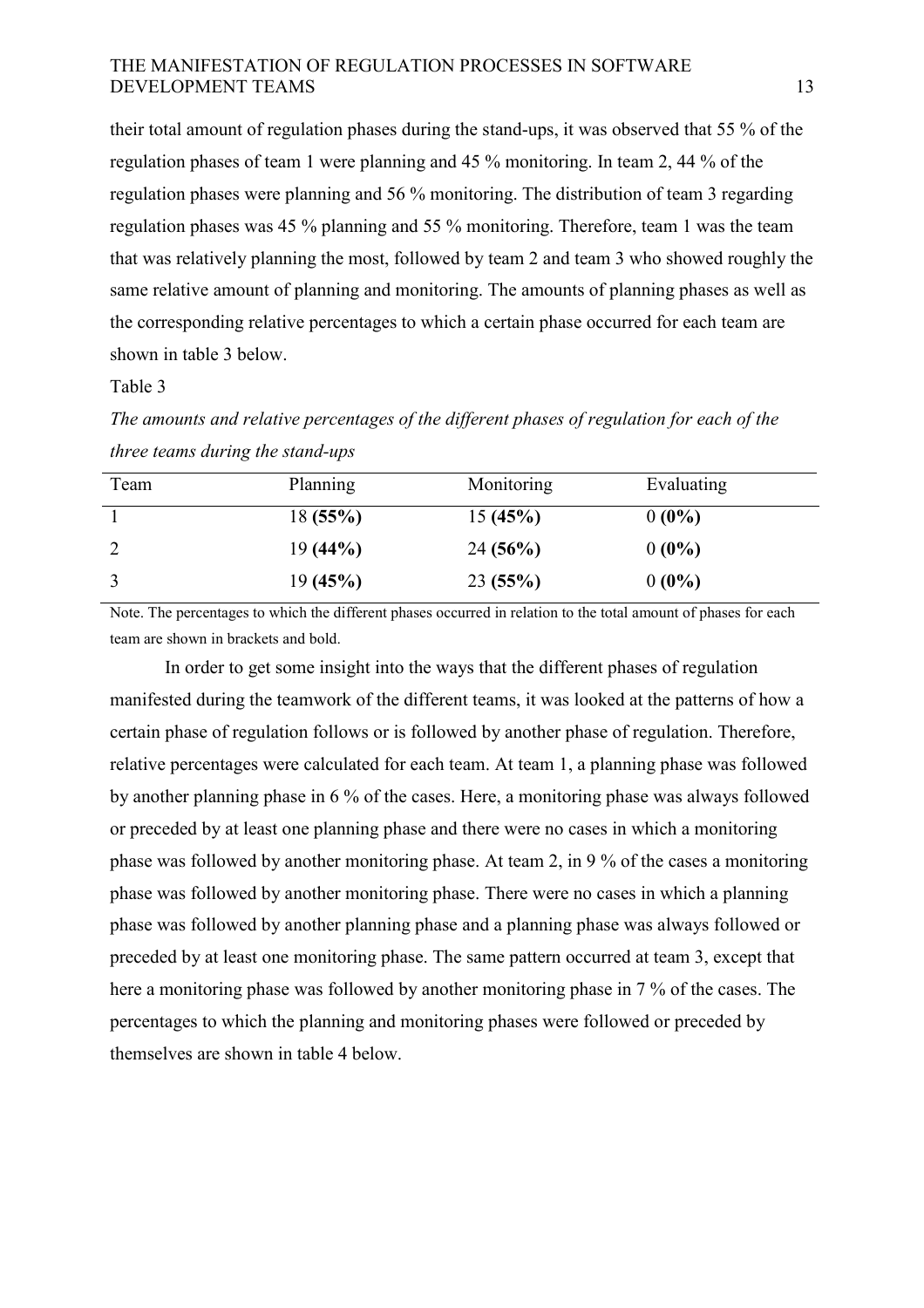#### Table 4

| preceded or followed by themselves for each of the three teams and the stand aps |          |            |            |
|----------------------------------------------------------------------------------|----------|------------|------------|
| Team                                                                             | Planning | Monitoring | Evaluating |
|                                                                                  | $6\%$    | $0\%$      | $0\%$      |
| $\overline{2}$                                                                   | $0\%$    | $9\%$      | $0\%$      |
|                                                                                  | $0\%$    | $7\%$      | $0\%$      |

*The total relative percentages to which the three different phases of regulation were preceded or followed by themselves for each of the three teams during the stand-ups* 

 It was thus that the team which showed the most planning phases according to relative percentages, team 1, was also the only team in which a planning phase was followed by another planning phase. This shows how the planning of team 1 differed from the planning of team 2 and team 3, where planning was always followed or preceded by a monitoring phase. Team 1 was therefore planning differently compared to the other teams in so far as it was planning two or more different main topics successively. The other teams however were always first monitoring about a new main topic before they began with their planning on a new topic.

#### **Retrospectives.**

In the retrospectives, different patterns were observed than in the stand-ups. First of all, team 1 again was the team that planned most of all teams, as 51 % of their regulation phases were planning and 49 % were evaluating. Team 2 and team 3 again differed from team 1 in so far as they were evaluating more than they were planning. The relative percentage of planning was 43 % for Team 2, with 57 % evaluating. In team 3, planning occurred for 33 % and evaluating for 67 %. Table 5 shows the total amounts and relative percentages of the three different types of regulation for each of the three teams during the retrospectives.

#### Table 5

*The amounts and relative percentages of the different phases of regulation for each of the three teams during the retrospectives* 

| Team | Planning | Monitoring | Evaluating |
|------|----------|------------|------------|
|      | 22(51%)  | $0(0\%)$   | 21(49%)    |
|      | 30(43%)  | $0(0\%)$   | 39(57%)    |
|      | 18(33%)  | $0(0\%)$   | 37(67%)    |

Note. The percentages to which the different phases occurred in relation to the total amount of phases for each team are shown in brackets and bold.

Moreover, the patterns in which the phases of regulation were followed or preceded by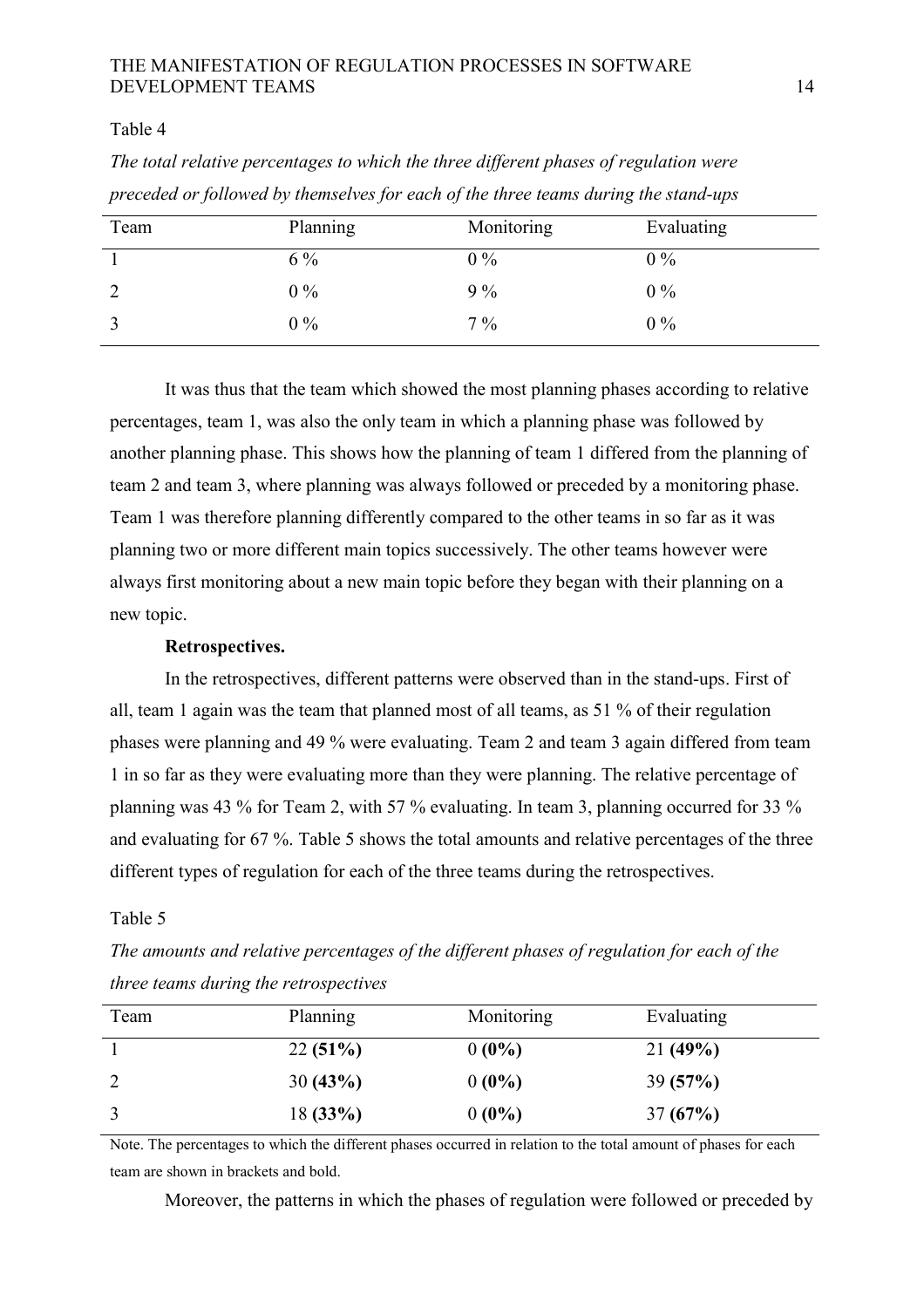themselves were different across teams. The corresponding percentages of these patterns are shown in table 6 below. In all teams, planning phases were sometimes followed or preceded by other planning phases. This occurred for 9 % of the cases in team 1, for 6 % of the cases in team 2 and for 5 % of the cases in team 3. Therefore, the pattern that was observed in the stand-ups was also observed here, as team 1 was planning most, with the highest relative percentage of successive planning phases. However, all teams differed in their relative percentages on successive evaluating phases. Team 1 showed the lowest relative percentage, as an evaluating phase was followed or preceded by another evaluating phase in 7 % of their total regulation phases. The percentage of team 2 in this case was 20 %. For team 3, which was relatively evaluating the most during the retrospectives, the percentage of successive evaluating phases was 67 %. Team 3 was thus the team with the highest relative percentage of succession considering the phase of evaluating.

#### Table 6

*The total relative percentages to which the three different phases of regulation were preceded or followed by themselves for each of the three teams during the retrospectives* 

| Team | Planning | Monitoring | Evaluating |
|------|----------|------------|------------|
|      | $9\%$    | $0\%$      | $7\%$      |
|      | $6\%$    | $0\%$      | 20 %       |
|      | $5\%$    | $0\%$      | 67 %       |

 Therefore, the same pattern that emerged in the stand-ups was also emerging in the retrospectives, which was that the team with the highest relative percentage considering a certain phase was also the team with the highest percentage of succession of that certain phase.

 Moreover, it was analyzed to which extent a planning phase was followed by an evaluating phase in order to find out about the frequencies to which the different teams took action based on their evaluations. The percentage to which an evaluating phase was followed by a planning phase is 40 % for team 1, 33 % for team 2 and 24 % for team 3.

### **Types of regulation**

While for the phases of regulation a pattern was to be observed with regard to which phase was preceded or followed by another phase, this was not the case regarding the different types of regulation (self-regulation, co-regulation  $\&$  socially shared regulation). Here, no pattern was observed regarding which type of regulation was preceded or followed by another type of regulation.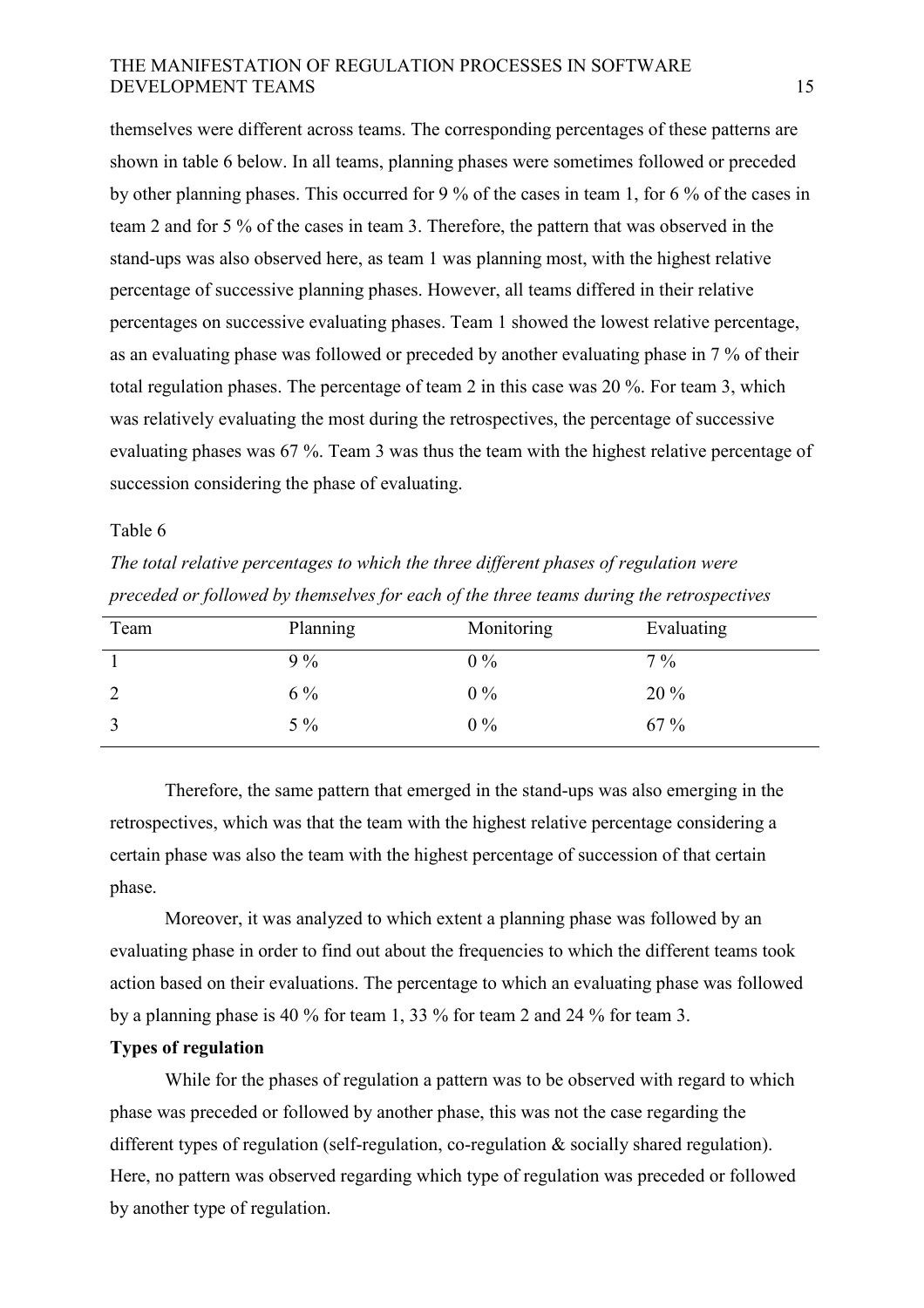In order to gain some insight into how much a given team was showing regulation activities on average during a planning phase, a regulation per planning ratio was calculated. Therefore, the total amount that the different types of regulations (self-regulation, coregulation & socially shared regulation together) occurred were divided by the total amount of planning phases in which they occurred. For team 1, the regulation per planning ratio during the stand-ups was 1.67, during the retrospective it was 0.64. For team 2, the ratios were 1.79 and 0.73 respectively. Team 3 showed a regulation per planning ratio of 1.74 during the stand-ups and a ratio of 0.72 during the retrospective. A pattern that was observed here was that the team with the highest relative percentage of planning as well as the highest relative percentage of succession considering the phase of planning in both stand-ups and retrospectives, team 1, had the lowest regulation per planning ratio. However, this pattern was not as strong looking at the retrospectives of team 2 and team 3, which differed only slightly in their regulation per planning ratio (0.73 and 0.72 respectively), while they differed in their relative percentage of planning by 10 percentage points (43 % and 33 % respectively).

 The total relative percentages of the types of regulation of the teams are shown in table 7 below. Team 1 again differed most from the other teams, as there was clearly a dominant type of regulation, which was socially shared regulation with a total relative percentage of 64 %. Again, team 2 and team 3 showed similar patterns, they differed only slightly in their relative percentages of socially shared regulation. Team 2 had a percentage of 47 % and team 3 a percentage of 44 %. Moreover, team 2 was the team with the highest relative percentage of co-regulation (30 %), although closely followed by team 3 with 28 %, so they showed quite similar patterns. Team 1 was the team with the lowest relative percentage of co-regulation (18 %) as well as self-regulation (18 %) and team 3 had the highest relative percentage of self regulation (28 %).

#### Table 7

| $\sigma$ , $\sigma$ , $\sigma$ , $\sigma$ , $\sigma$ , $\sigma$ , $\sigma$ , $\sigma$ , $\sigma$ |                 |               |                 |
|--------------------------------------------------------------------------------------------------|-----------------|---------------|-----------------|
| Team                                                                                             | Self-regulation | Co-regulation | Socially shared |
|                                                                                                  |                 |               | regulation      |
|                                                                                                  | $18\%$ (8)      | $18\%$ (8)    | 64 $\%$ (28)    |
| 2                                                                                                | $23\%$ (13)     | $30\% (17)$   | $47\% (26)$     |
| 3                                                                                                | $28\%$ (13)     | $28\%$ (13)   | 44 $\%$ (20)    |

*The total amounts and relative percentages of the three different types of regulation for each of the three teams* 

Note. The corresponding amount to which a certain type of regulation occurred in each team is shown in brackets and bold.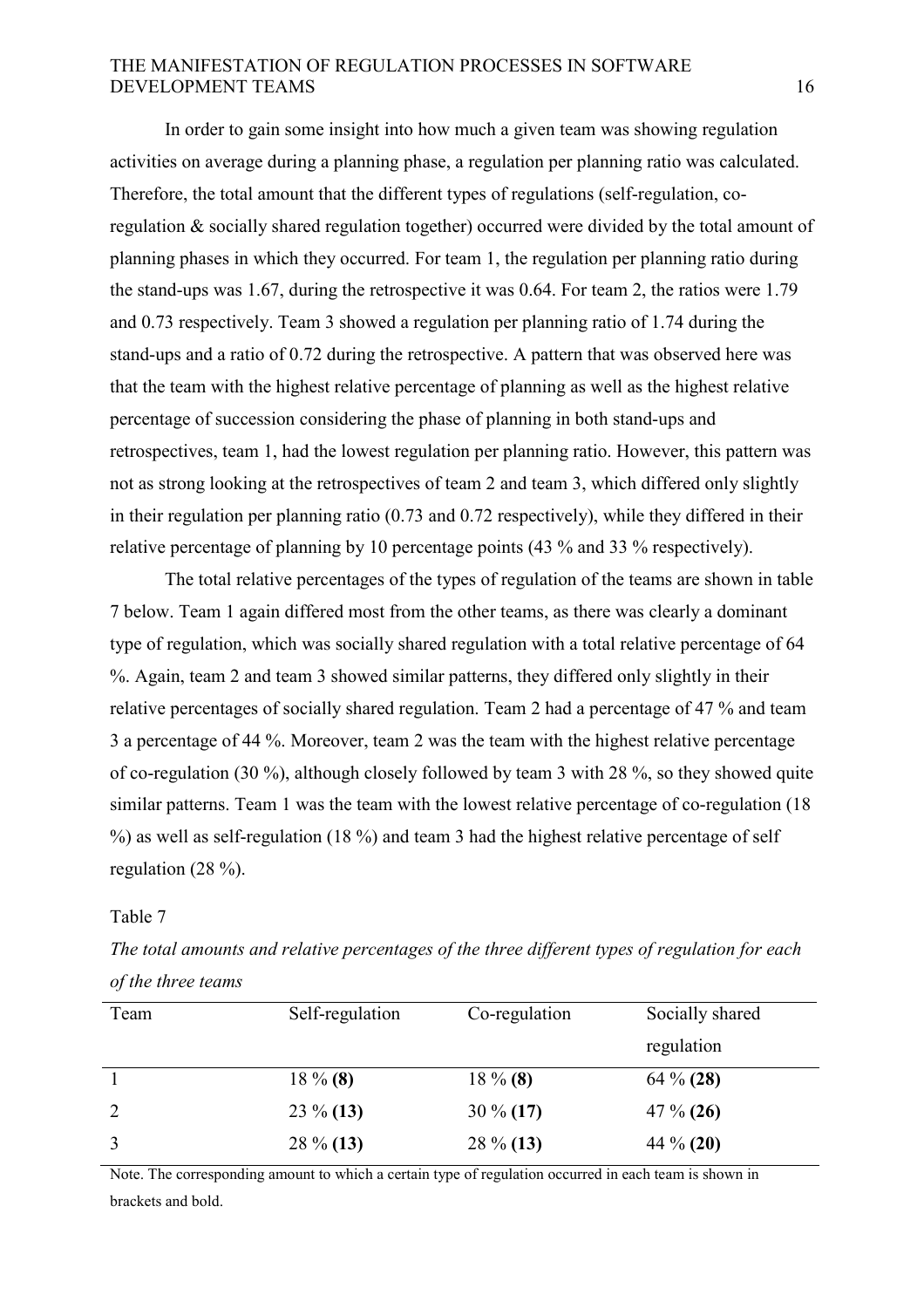#### **Stand-ups.**

 For the stand-ups, the relative percentages of the different types of regulation for each team are shown in table 8 below, together with the relative percentages for the retrospectives under the subsection *Retrospectives*. This was done to enable the reader to have a better overview over the amounts and relative percentages for the stand-ups and retrospectives.

 In the stand-ups, it was observed that here also team 1 showed the highest relative percentage of socially shared regulation (64 %). Moreover, team 1 showed more co-regulation (23 %) and less self-regulation (13 %). Compared to the total relative percentages, team 2 showed more co-regulation in the stand-ups (40 %), but less socially shared regulation (36%), while their self-regulation activity remained roughly the same (24 %). Furthermore, team 3 showed roughly the same co-regulation (30 %), less self-regulation (21 %) and a bit more socially shared regulation (49%) compared to the total relative percentages of the different types of regulation.

#### **Retrospectives.**

Here, different patterns were observed than in the stand-ups for each team. The relative percentages of the different types of regulation for each team are shown in table 5 below.

 In the retrospectives, all teams showed completely different patterns for at least one type of regulation compared to the stand-ups. Looking at team 1, it was observed that their relative percentage of socially shared regulation was exactly the same (64 %), however, their relative percentage with regard to self-regulation and co-regulation changed. Their relative percentage of self-regulation was 16 percentage points higher than in the stand-ups. A possible explanation for this observation will be given in the section *The way the different regulations manifested*. However, while team 1 always had been the team having a much higher relative percentage of socially shared regulation, this was not the case anymore with regard to the retrospectives. Here, team 2 had nearly the same amount of percentage points regarding socially shared regulation with 63 %. The pattern showed by team 2 therefore changed significantly considering the fact that during the stand-ups they were the team with the lowest percentage of socially shared regulation. A more detailed description of this observation will be given in the section *The way the different regulations manifested*, where also the behaviors of team members dominating certain meetings were described. As team 2 showed more socially shared regulation (relative to the total amount of regulations done by them) in the retrospective than during the stand-ups, they in place showed way less coregulation, which decreased by 26 percentage points. What was observed at team 3 is that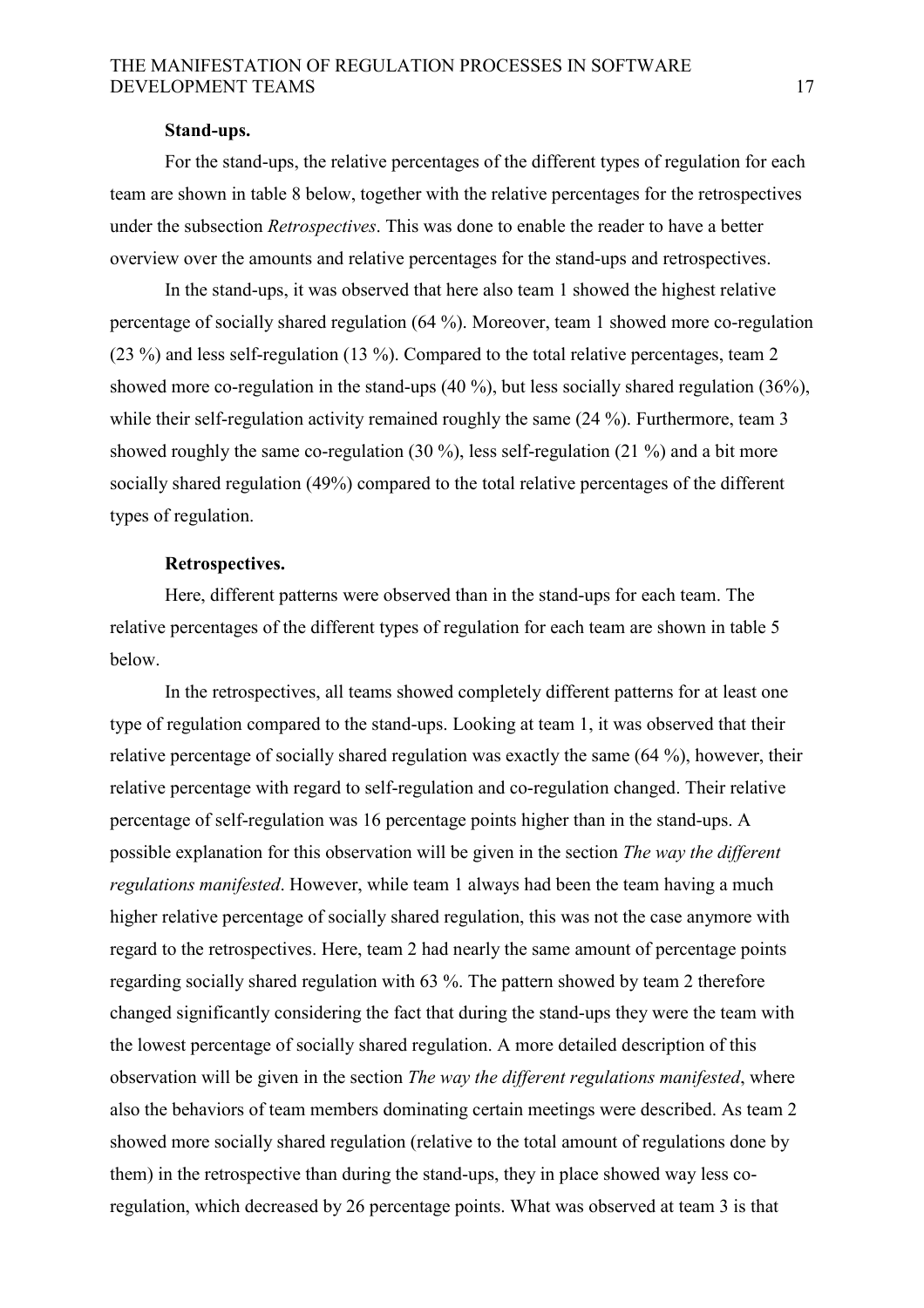they showed way different behavior considering their self-regulation activities. While during the stand-ups their relative percentage of self regulation was 21 %, their percentage of selfregulation during the retrospective was 46 %. However, the reason for this large increase in self-regulation activity was likely to be found in an incident that occurred during the retrospective, which will also be described in the next section, called *The way the different regulations manifested*.

### Table 8

*The relative percentages of the three different types of regulation for each of the three teams during the stand-ups and the retrospectives* 

| Team | Self-regulation   | Co-regulation      | Socially shared     |
|------|-------------------|--------------------|---------------------|
|      |                   |                    | regulation          |
|      | 13 % (4) 29 % (4) | 23 % (7) $7\%$ (1) | 64 % (19) 64 % (9)  |
| 2    | 24 % (8) 23 % (5) | 40 % (14) 14 % (3) | 36 % (12) 63 % (14) |
| 3    | 21 % (7) 46 % (6) | 30 % (10) 23 % (3) | 49 % (16) 31 % (4)  |

Note. The corresponding amount to which a certain type of regulation occurred in each team is shown in brackets. The amounts and relative percentages of a certain type of regulation corresponding to the stand-ups are shown in bold.

#### **The way the different regulations manifested**

The observations made from looking at the way the different types of regulation manifested in stand-ups and retrospectives were extended by investigating the way the different types of regulation manifested during the stand-ups and retrospectives with regard to the different teams.

#### **Team 1.**

Overall, the way the different types of regulation manifested in team 1 was best characterized by statements like "I will have to do…", "…take care that you control…so that you…" and "We still have to build…". Therefore, the regulation activities of team 1 were mostly about things that needed to be done either as a group or by individuals, which is because only regulation activities based in the phase of planning have been coded.

 It was observed that the relative percentage of self-regulation of team 1 increased by 16 percentage points comparing the retrospective with the stand-ups, while their relative percentage of co-regulation decreased to 7 %. Considering the way the self-regulation activities of team 1 manifested during the retrospective and the stand-ups, it was observed that the Scrum master of team 1 was showing 65 % of all regulation activities in the retrospective and 30 % of all regulation activities during the stand-ups, making him the one who was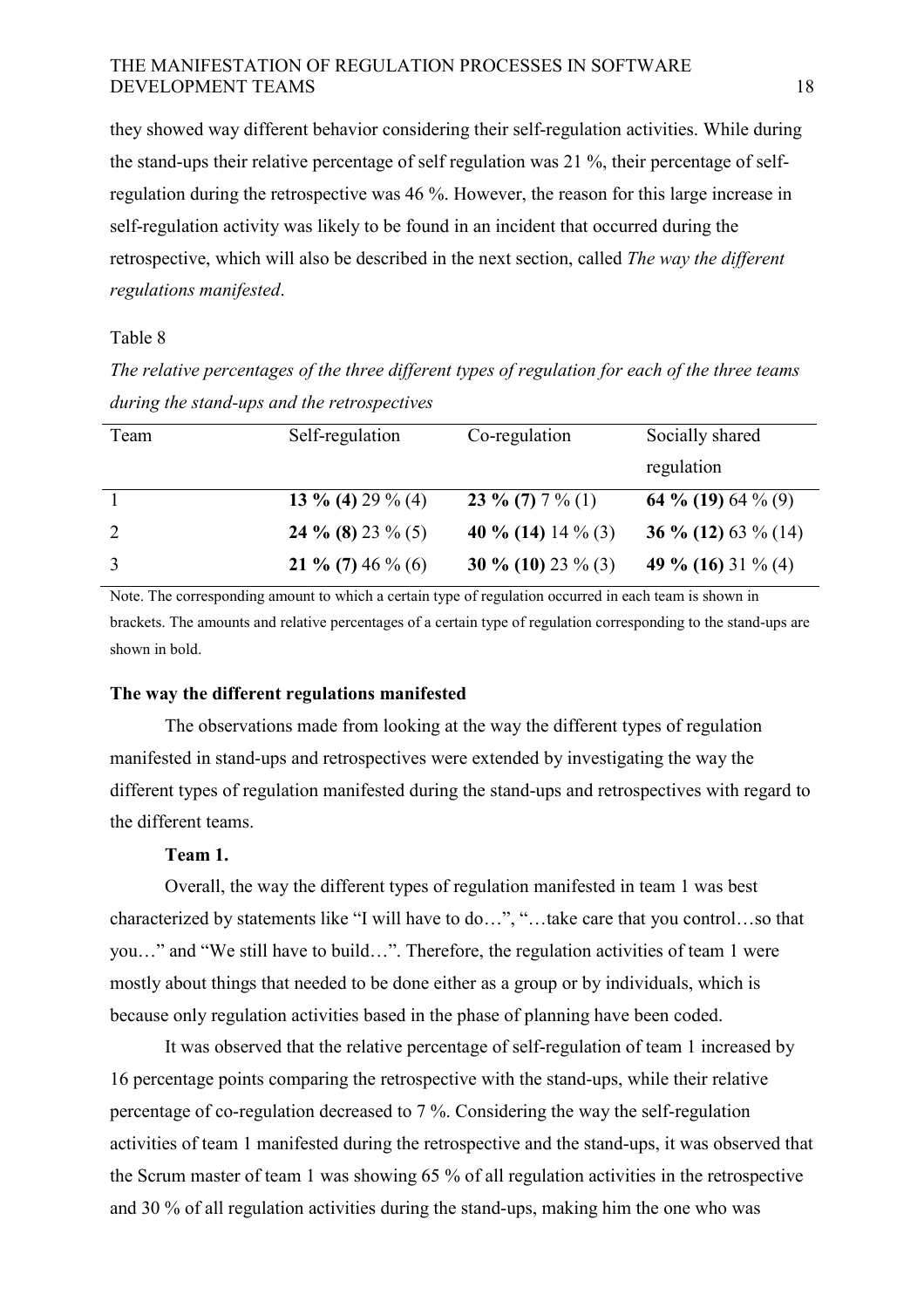showing most of the regulation activities in team 1. In the retrospective, 33 % of his regulation activities were categorized as self-regulation, so that the increase in self-regulation activity of team 1 is clearly influenced by the regulation activities of the Scrum master. Looking at the way the Scrum master was showing regulation activities, it protrudes that the regulation activities of the Scrum master were about the way he was able to influence the finding of a solution for one big problem and/or certain other problems. As it was seldom possible to understand the precise content of conversations regarding technical problems in software development, it cannot clearly be stated whether the team was dealing with one big problem or several problems. However, the Scrum master was showing a lot of self-regulation activity like "I will report this to…" or "I will gladly try to find out the reasons for…" or "Yes I will report this". Apparently, the Scrum master was taking responsibility in order to help the team find a solution for something, offering to take a close look at something as well as confirming that he will report something to another instance.

 Apart from the increased relative percentage of self-regulation activity, team 1 was always the team showing the highest relative percentage of socially shared regulation in stand-ups and in the retrospective, where the percentage was 64 % respectively. The way socially shared regulation was shown by team 1 was characterized by statements like "We have to begin [working on] this" as well as "We should remember that this is how we agreed to act so we should act that way" and "We don't have to discuss this again". The socially shared regulation activities of team 1 were therefore not only characterized by statements that were directed at giving rise to a certain action related to creating a product, but also by statements describing the way the team wanted to work and communicate together.

#### **Team 2.**

 With regard to team 2, the way the different types of regulation manifested were best characterized by examples like "I will look after this", "You should take a look at this" or "We have to fix this". Therefore, the overall regulation activities of team 2 were quite similar to the regulation activities of team 1.

 Just like team 1, team 2 seemed to be dealing with one or more problems that were mostly discussed during the retrospective. Here, 63 % of the regulation activity of team 2 was socially shared regulation, while in the stand-ups team 2 was the team with the lowest relative percentage of socially shared regulation with 36 %. The way team 2 showed socially shared regulation activities was best characterized by statements like "If this is finished, we don't need to change…" or "So then we have to look at what else there is to do". However, what was special about the retrospective of team 2 is that it was the only retrospective across teams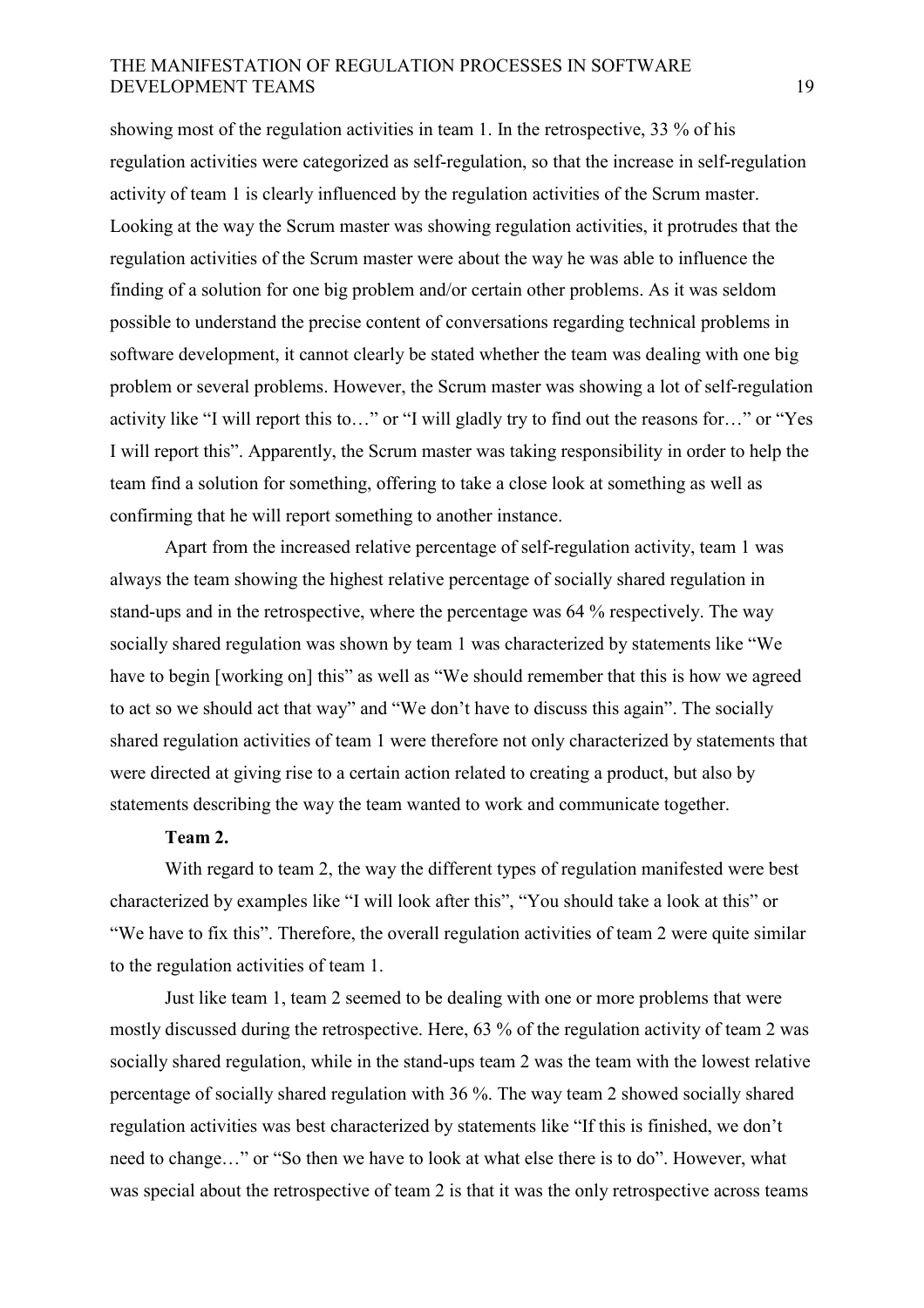in which the Scrum master was not the one showing the most regulation activities. In fact, the Scrum master was only showing 9 % of the total regulation activities in this retrospective. The person that was showing most regulation activities was in this case the product owner, who was showing 55 % of the regulation activities, of which 67 % was socially shared regulation. There was one incident during this retrospective in which a problem was discussed and all the regulation activities that occurred were shown by the product owner. Examples of his regulation statements were "If you really think that…this is not enough, then we will have to ring the alarm", "I will ring the alarm", "But you have to say it [if something is not right], I cannot say this of course" as well as "I think we have to include this point in the evaluation". There was thus a problem discussed that was related to the fact that seemingly a product was not finished properly. The team discussed about this, but it was the product owner who was ultimately giving input for concrete action mostly by means of socially shared regulation activities but also by self- and co-regulation activities.

 However, in contrast to the retrospective, in team 2 the Scrum master was responsible for most of the regulation activities during the stand-ups, with a relative percentage of 50 %.

### **Team 3.**

 The pattern that the Scrum master was the one who was showing most of the regulation activities was also obvious in team 3. Here, the Scrum master was showing 45 % of the regulation activities in the stand-ups and 77 % of the regulation activities in the retrospective. Looking at the stand-ups, the way the different types of regulation manifested was quite similar to that of the other teams in so far as they were characterized by statements pointing to a certain action that was done or should be done. Some examples of regulation activities are "I will try to change it and apply it" or "I think you should create…" and "Then we will do this".

 It was observed that in team 3, the relative percentage of self-regulation changed to a large degree comparing the stand-ups and the retrospective. While their percentage of selfregulation was 21 % in the stand-ups, this relative percentage increased in the retrospective to 46 %. The reason for this increase likely occurred during the retrospective, where the Scrum master and another team member had a discussion about the teamwork of the team. The other team member said that he had the impression that Scrum hinders human communication, because according to him working with Scrum meant that everything had to be done in a way that fitted the Scrum method. Therefore, when he sometimes had a question or wanted to discuss something, he would have to wait because according to the method something else had to be discussed first. The statements of the team member were coded as evaluating, as he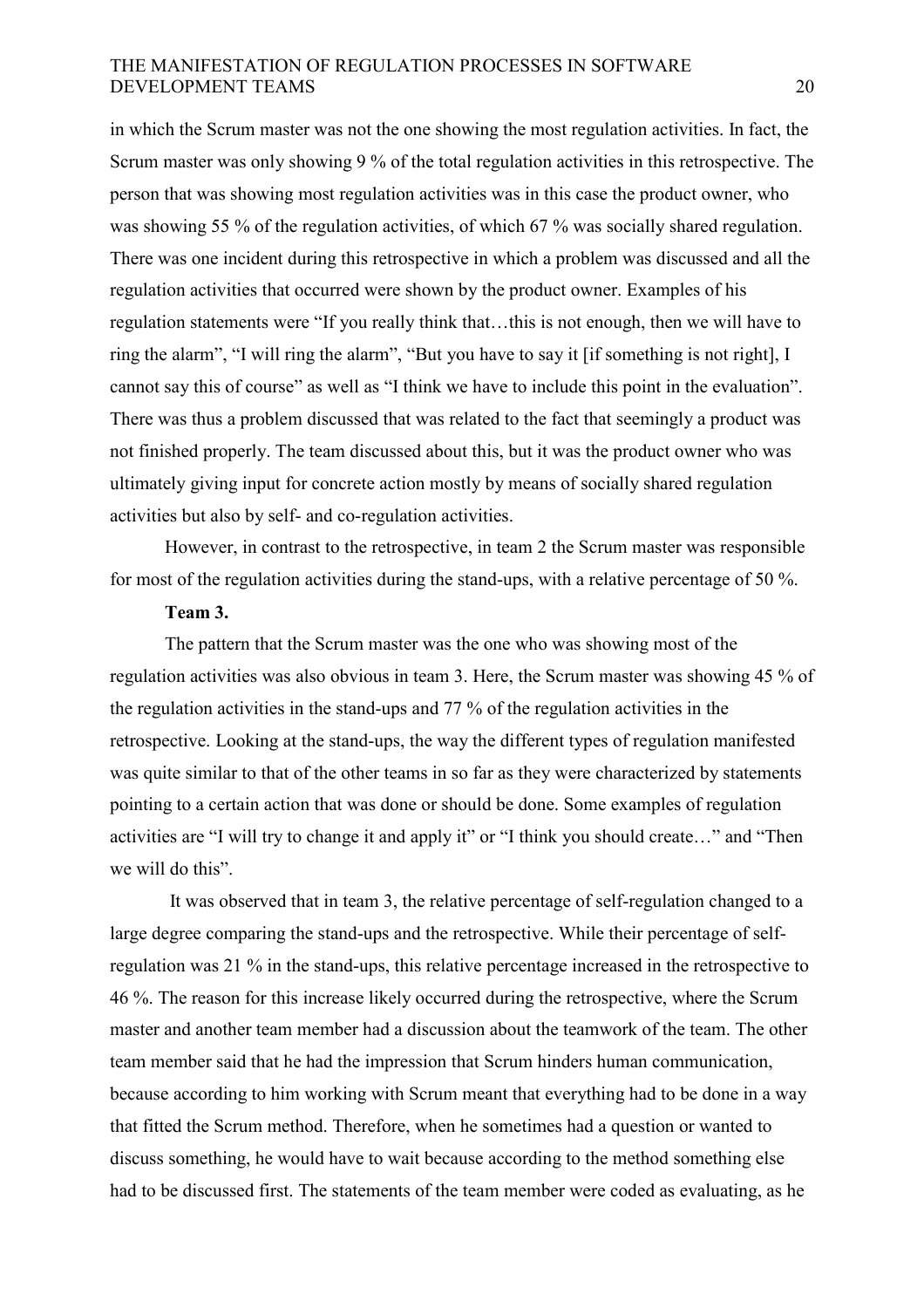was judging the way the team worked together and was not pleased with the way the Scrum method was carried out sometimes. The Scrum master answered that not the Scrum method was causing the problem, but his own behavior. He was able to recognize himself in what the team member had said, as he was so engaged with a problem sometimes that he was not able to listen to what other team members were saying to him. The Scrum master said: "I should apologize, this is completely me", acknowledging his mistake. After this, the Scrum master repeatedly mentioned that he will behave differently in the future, saying for example "I will again try to work on this". This was coded several times as self-regulation, which was why the relative percentage of self-regulation activity of team 3 increased to such a large degree in the retrospective in comparison with the stand-ups.

 After this, the other team member further described why he thinks behaviors like the one the Scrum master showed are generated by the Scrum method. He said that according to Scrum everything would first have to be written down before it is talked about independently on the agenda of topics and made sure that he did not want to start an argument. He said "I just want to mention…that we don't make the same mistake", making clear that his intention was to improve the working together of the team in the future rather than to start an argument. He further said: "We want to prevent these kinds of things", which was coded as socially shared regulation activity. After the team member again mentioned that, in his opinion, the Scrum method is causing the problem, the Scrum master answered: "Be careful there, this is your interpretation". He further said that the aim of Scrum is to increase rather than to hinder human communication and that the team member therefore did not understand the Scrum method properly. However, time was up and the retrospective had to be ended so that the two could not further discuss this topic.

#### **Discussion**

 In this study, different patterns were observed in terms of the ways the different phases of regulation (planning, monitoring & evaluating) manifested. Additionally, certain patterns were observed concerning the ways in which one phase of regulation was followed or preceded by another regulation phase. A key observation with regard to the different phases of regulation is that the occurrence of a certain phase of regulation was related to the type of meeting that was held by a team. Apart from the phase of planning, which occurred in standups as well as in retrospectives, the phases of monitoring and evaluating only occurred during certain types of meetings respectively. The phase of monitoring only occurred during standups. Here, teams are supposed to discuss their progress so far as well as what will be done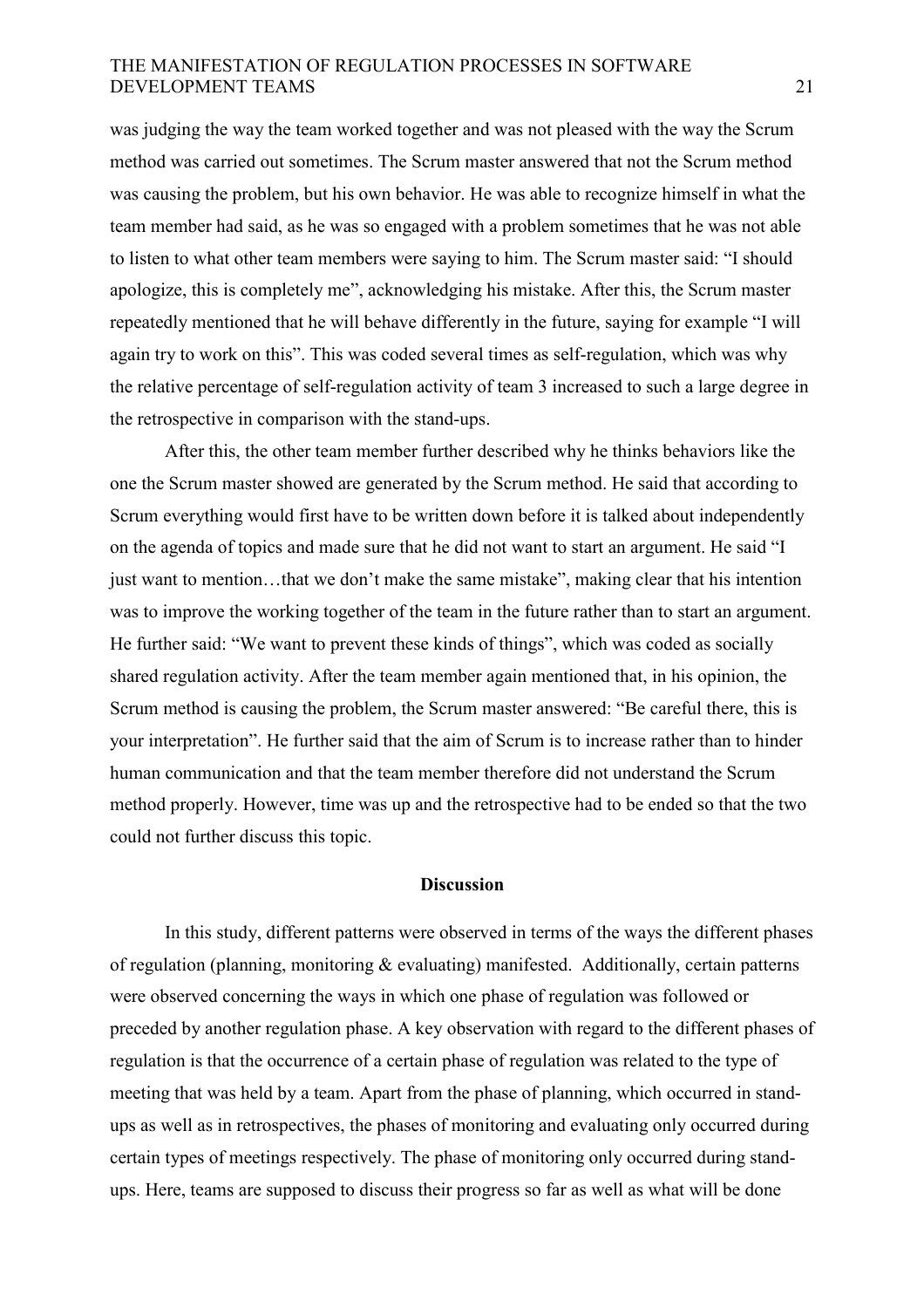next and whether there are any obstacles that have to be dealt with (Hossain, Babar & Paik, 2009). It therefore seems logical that only the phases of planning and monitoring occurred, since the phase of evaluating is about judging the attainment of a goal, which is not the purpose of a stand-up. However, this judgment regarding the attainment of a goal is the purpose of a retrospective, since here the teams are supposed to reflect on the last sprint (Hossain, Babar & Paik, 2009). This way, the fact that in all of the teams during the stand-ups only the phases of planning and monitoring occurred, indicates that the teams indeed worked according to the Scrum method with regard to the way they structured and facilitated the different stand-ups. Furthermore, since the purpose of a retrospective is to reflect on the last sprint, it was expected that the phase of evaluating would protrude in these meetings. However, what was observed is that, given the purpose of a retrospective, the teams showed a lot of behavior that was classified as planning. Looking at the relative percentages regarding the occurrence of the phases of planning and evaluating in the retrospectives, team 1 showed 51 % planning and 49 % evaluating, team 2 showed 43 % planning and 57 % evaluating and team 3 showed 33 % planning and 67 % evaluating. These results indicate that regarding the retrospectives, the teams might not have worked as well according to the Scrum method as they did with regard to the stand-ups. However, this result also indicates that the teams took action relatively quick after evaluating, which is supported by the relative percentages to which an evaluating phase was followed by a planning phase. These are 40 % for team 1, 33 % for team 2 and 24 % for team 3.

 The ways in which the types of regulation manifested differed with regard to stand-ups and retrospectives. Furthermore, each team showed different patterns in terms of the ways the different types of regulation (self-regulation, co-regulation & socially shared regulation) manifested. With regard to the different types of regulation, no pattern was found concerning the ways in which one type of regulation was followed or preceded by another type of regulation. A key observation regarding the different types of regulation was made with regard to the regulation per planning ratio that was calculated for each team. It was found that team 1, which was the team with the highest relative percentage of succession regarding the phase of planning, had the lowest regulation per planning ratio. Therefore, team 1 was the team who was showing the least amount of regulation activity per planning phase. This could indicate a lower quality of regulation activity since one planning phase was always about one topic that the team talked about and therefore team 1 showed on average less regulation activity than the other teams with regard to one topic being discussed. However, this finding could also indicate that team 1 had on average a higher quality of regulation activity, since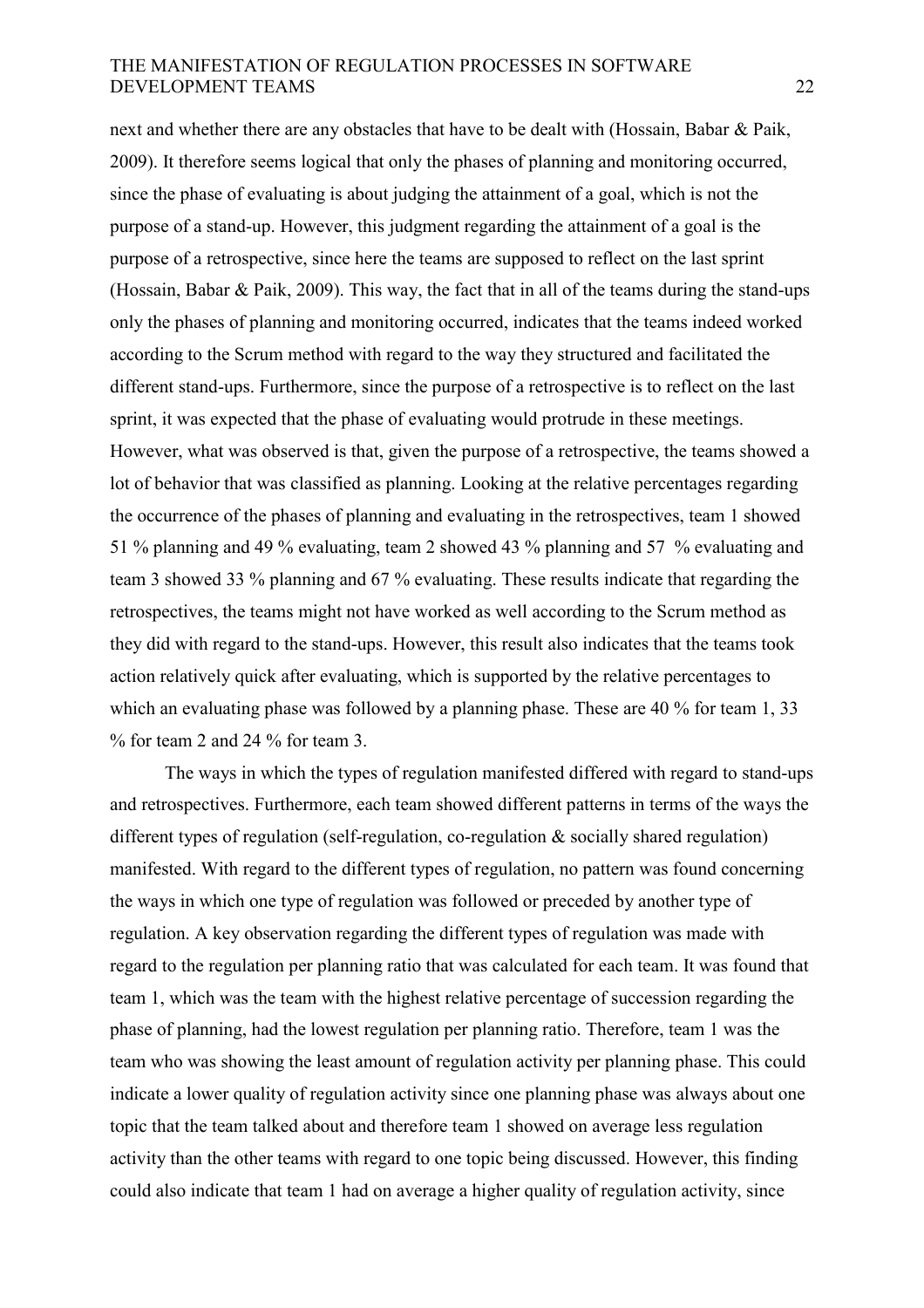they could have been more effective with regard to their regulation activity, as they maybe didn't have to use as much regulation activities as the other teams in order to discuss a certain topic. Whether or not this can be seen as an indicator for better or worse quality could be determined by further research, concentrating on the frequencies and ways that the different types of regulation occur during the planning phase of regulation. In addition, it was observed that also the occurrences of the types of regulation differed with regard to the type of meeting that was held by the teams. The patterns in which the different types of regulation (selfregulation, co-regulation & socially shared regulation) manifested per team differed with regard to stand-ups and retrospectives. As explained in more detail in the section *The way the different regulations manifested*, the reason for these differences in types of regulation shown by the teams is likely to be found in certain incidents or team discussions about a bigger problem. Moreover, it was observed that on average, the type of regulation that was most shown by all teams was socially shared regulation. This indicates that the focus of the teams while they were showing regulation activity was most of all on the team as a whole. These observations could also be of particular interest for future research on the quality of regulation processes with regard to the different types of regulation investigated in this study as well as on to what extent the teams understand themselves as a team working collaboratively.

 Moreover, in all of the three teams, the Scrum master was the team member who was showing most of the regulation activities. He therefore also was the person giving most input for a certain action to occur in each team. This result is of particular interest, as a key characteristic of self-managing teams (and the Scrum method) is the fact that they are expected to work collaboratively, deciding how to organize and monitor their work independent of a superior authority (Rising  $\&$  Janoff, 2000). The results of this study with regard to the behaviors of the Scrum masters in the different teams, as well as the product owner of team 2 in the retrospective, challenges whether this notion of self-management in teams is actually put into practice, since all meetings of all teams were dominated by at least one team member. Apart from the retrospective of team 2, where the product owner was the dominant person showing most of the regulation activities, the dominant team members were always the Scrum masters, showing in total, stand-ups and retrospectives together, 40 % (team 1), 35 % (team 2) and up to 55 % (team 3) of all regulation activities. There are no definite guidelines to which extent all team members of a team should at least contribute to the team meetings, regarding their relative percentages of regulation activities, in order to determine whether or not a team is to be classified as self-managing and working collaboratively. However, it may be assumed that the percentages of regulation activities of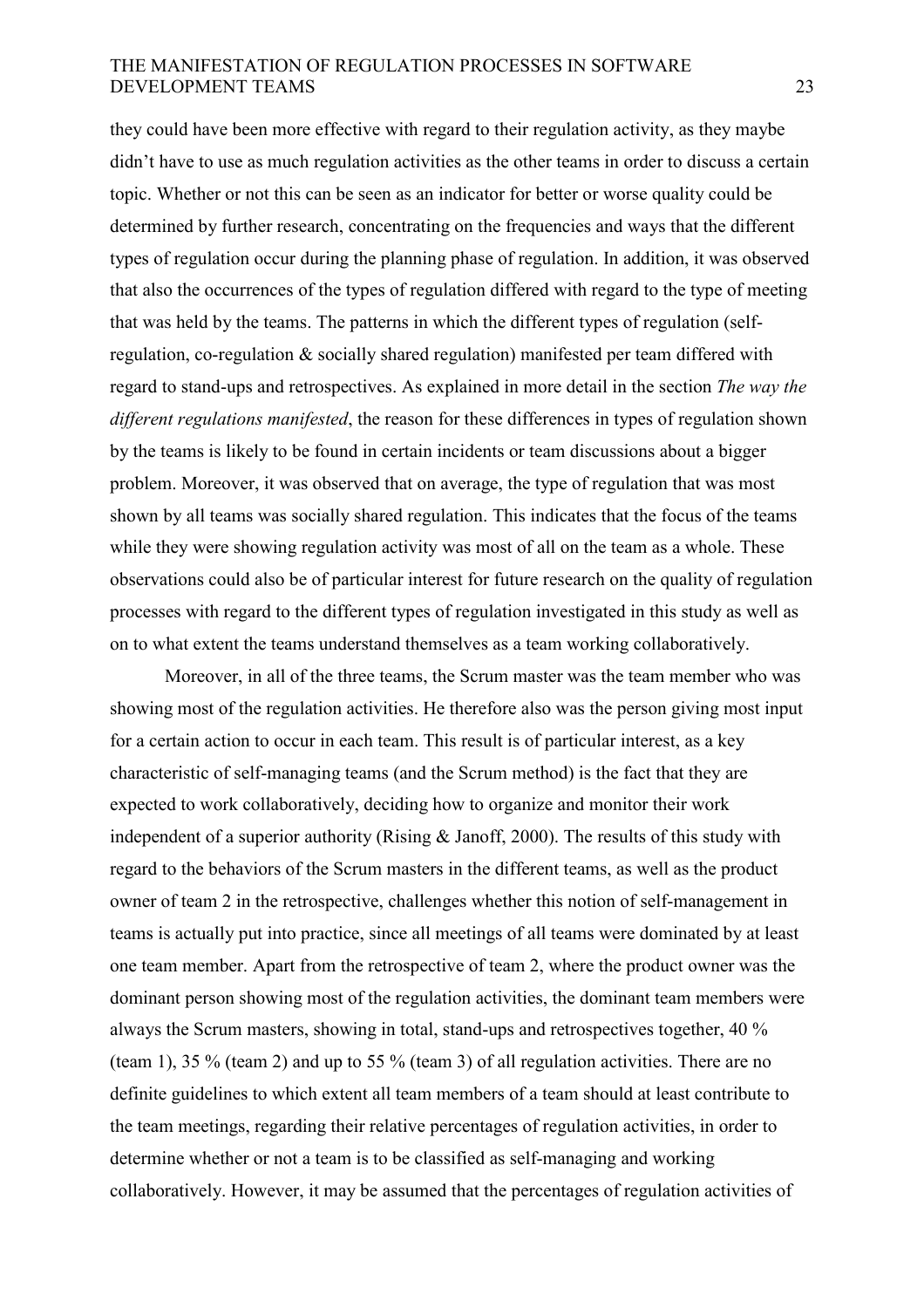the dominant team members (mostly the Scrum masters) found in this study are too high to classify the teams of this study as completely self-managing and working collaboratively, as they were clearly not independent of a superior authority. This finding is supported by what Moe, Dingsoyr & Dyba (2009) found in their case-study investigating a software development team working according to the Scrum-method. They reported that in their study, "Only a few team-members participated in the decision-making and the Scrum master focused more on command-and-control than providing direction and support for other team members" (Moe, Dingsoyr & Dyba, 2009, p. 488). They further point out the effect that this behavior of the Scrum master may have had, since a developer taking part in their study reported that "The daily meetings are mostly about reporting to the Scrum master. When he is not there, the meetings are better because then we communicate with each other" (Moe, Dingsoyr & Dyba, 2009, p. 487), indicating that the Scrum master was even hindering communication between team members.

#### **Corresponding Perspectives**

With regard to the different perspectives (I-perspective, You-perspective & Weperspective) corresponding to the different types of regulation (Self-regulation, Co-regulation & Socially shared regulation) as was suggested by Järvelä & Hadwin (2013), it was observed that in all of the cases something was coded as a regulation activity, the different types of regulation occurred together with the corresponding perspectives. However, problems in coding arose once team members talked in imperatives. For example, the Scrum master of team 3 once said: "Write down this action point for me". With this statement, the Scrum master was clearly showing a regulation activity, but it was not obvious to whom this activity was directed at, since this statement could have been directed at one or more team members. In this case, a type of regulation would have occurred without its corresponding perspective. However, as it was in such cases not doubtlessly clear to which team member(s) a statement really was directed, it was chosen not to code such cases as a regulation activity of any kind. Moreover, it was difficult in such cases to determine the exact type of regulation, since if the statement would be directed at one team member, it would be co-regulation, but if it would be directed at the whole group, it would be socially shared regulation. Therefore, this study supports the notion of Schoor, Narciss & Körndle (2015), who stated that the corresponding perspectives could be used as a "classifying criterion for understanding the different terms for social phenomena of regulation" (p. 104). The different types of regulation could indeed be better classified by taking into account their corresponding perspectives.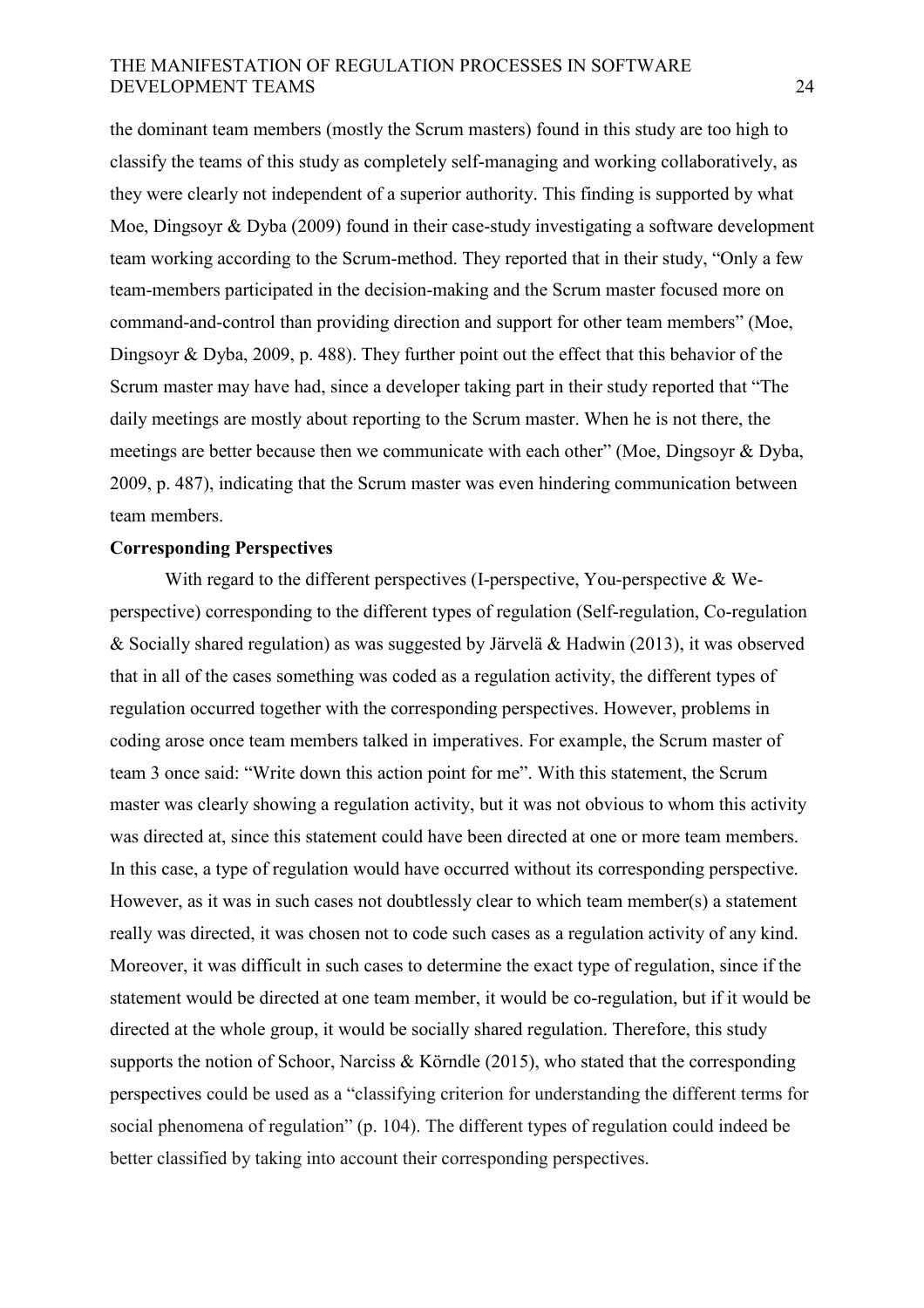#### **Limitations**

A main limitation of this study is that there may be several biases in the way the data was collected. First of all, the data was collected by another researcher, the data-collector, who recorded the meetings of the different teams. In doing so, it cannot be excluded that the data-collector, who recorded the meetings influenced the participants of this study with her presence. Furthermore, there is the possibility that the other researcher, who carried out this study, had not enough knowledge or information about the context of this study. However, the data-collector was always available for any questions on this.

 Moreover, another limitation of this study is its design, as this study was a multiplecase field study, investigating three teams of the same company during a certain period of time. Therefore, limitations that apply for this study are inter alia low generalisability and external validity as well as researcher subjectivity and the fact that it may prove difficult if not impossible to replicate this study.

 Furthermore, as the researcher who carried out this study had nearly no technical knowledge of what the teams were working on, it was sometimes very difficult to determine the context of a given situation or whether or not different statements of team members were related to the same or another topic. For a better understanding of the way the teams worked together, it had surely been beneficial if the researcher has had more technical knowledge about the things the teams were working on (or software development in general).

### **Implications for future research**

The paragraphs on the phases of regulation show how teams differ in their frequency and succession of different regulation phases and it could be of value for further research to focus on this. Further research could therefore focus on the differences in the quality of the different phases of regulation, depending on their (relative) occurrence and (relative) succession in different teams. Further research could also investigate more extensively the frequencies that teams are showing regulation activities per regulation phase, by calculating something like a regulation per planning ratio, as was done in this study. This could deliver more insights into the relationship between the different types of regulation and the different phases of regulation. As was shown, team 1, the team with the highest relative percentage of planning as well as the highest relative percentage of succession considering the phase of planning, had the lowest regulation per planning ratio. Further research could focus on whether there is a correlation between these factors, whether a high relative percentage of planning could for example indicate a lower quality of planning or the other way round.

Moreover, it was also team 1 who constantly showed higher socially shared regulation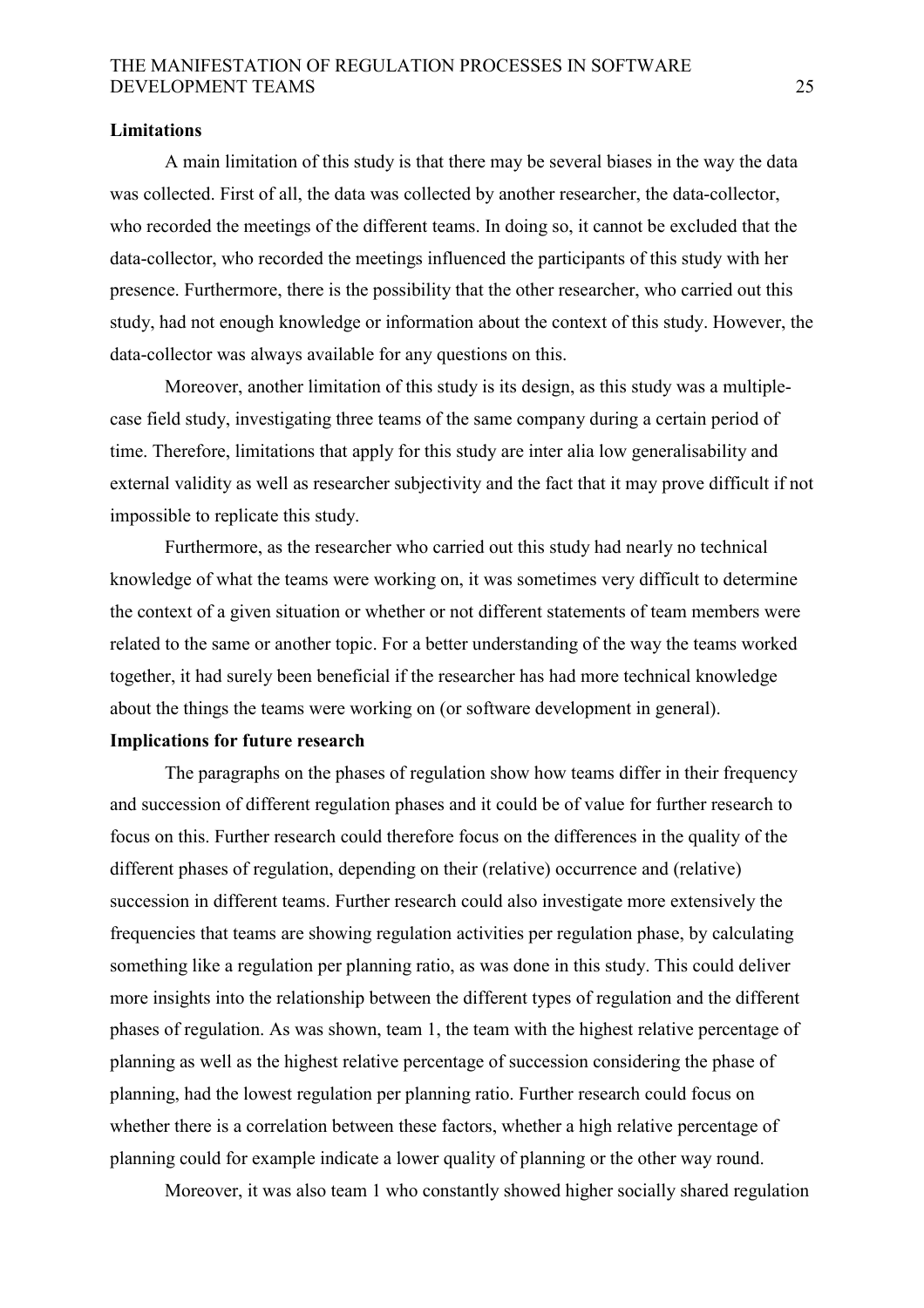activities compared to the other teams. Further research could investigate whether the (relative) occurrence of a particular type of regulation is related to team performance. Is for example the team with the highest amount of socially shared regulation performing better than the other teams? Were the team members of this team regarding themselves more as a team than the members of the other team?

 In the retrospective of team 3 there was a discussion between the Scrum master and another team member on whether Scrum is hindering or encouraging communication between team members. According to the Scrum master, the team member did not properly understand the Scrum method. Further research on larger samples could focus on the way teams with differently accurate understanding of the Scrum method, which would have to be tested beforehand, are performing and showing regulation activities.

 Furthermore, for every team it was observed that the Scrum master was the one who was showing most regulation activities. How would for example teams regulate if there is no Scrum master at a meeting or if the role of the Scrum master would frequently be carried out by someone else? Is there an effect on team performance and on the way the different phases and types of regulation manifest? The fact that the Scrum masters showed most of the regulation activities in their teams also challenges the notion that in self-managing teams and the Scrum method, team members are collaboratively deciding how to organize and monitor their work (Rising & Janoff, 2000). Further research could focus on whether the authority of organizing and monitoring the work in self-managing teams is actually allocated to the group as a whole (thus working collaboratively) or whether the Scrum master is actually taking more authority over these processes.

#### **Conclusion**

 Concluding, this study indicates that it seems quite a challenge for software development teams to actually work according to the Scrum method in order to benefit from the various advantages it is said to deliver, one of them being increased communication among team members (Rising & Janoff, 2000) as well as responding to problems without being limited in the authority to do so (Tata & Prasad, 2004). Therefore, as was reported by Moe, Dingsoyr & Dyba (2009), it was also indicated by this study that some of the advantages of Scrum are likely subject to the way in which the teamwork is actually organized and facilitated. Observations that protruded in this study were most of all the differences in the ways the different phases of regulation (planning, monitoring  $\&$  evaluating) and types of regulation (self-regulation, co-regulation & socially shared regulation) manifested, especially with regard to the type of meeting held by the teams (stand-ups and retrospectives). Other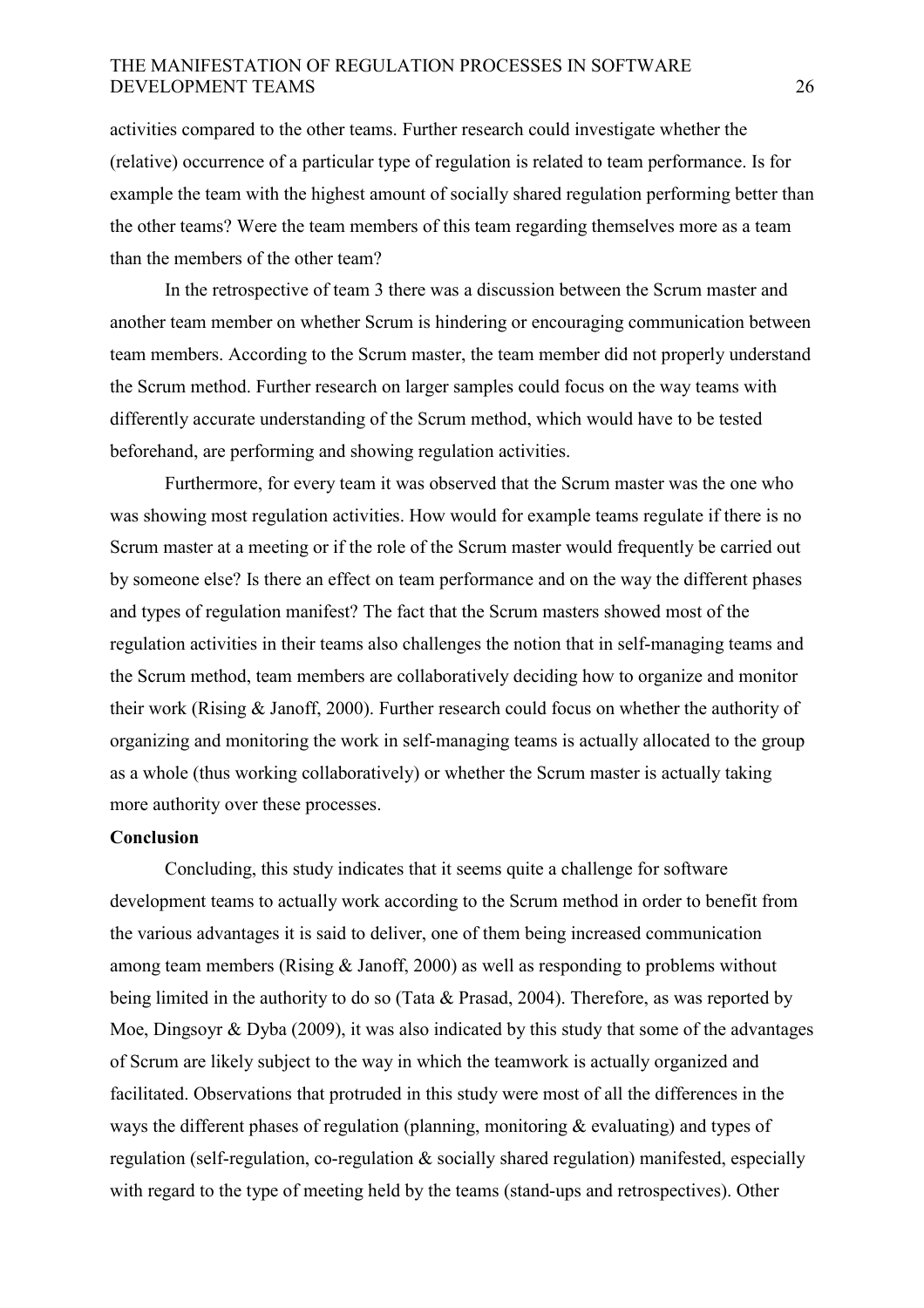protruding observations were that the teams showed mostly socially shared regulation activity as well as the role of the Scrum masters and that there was at least one dominant person showing most of the regulation activities per team in every meeting.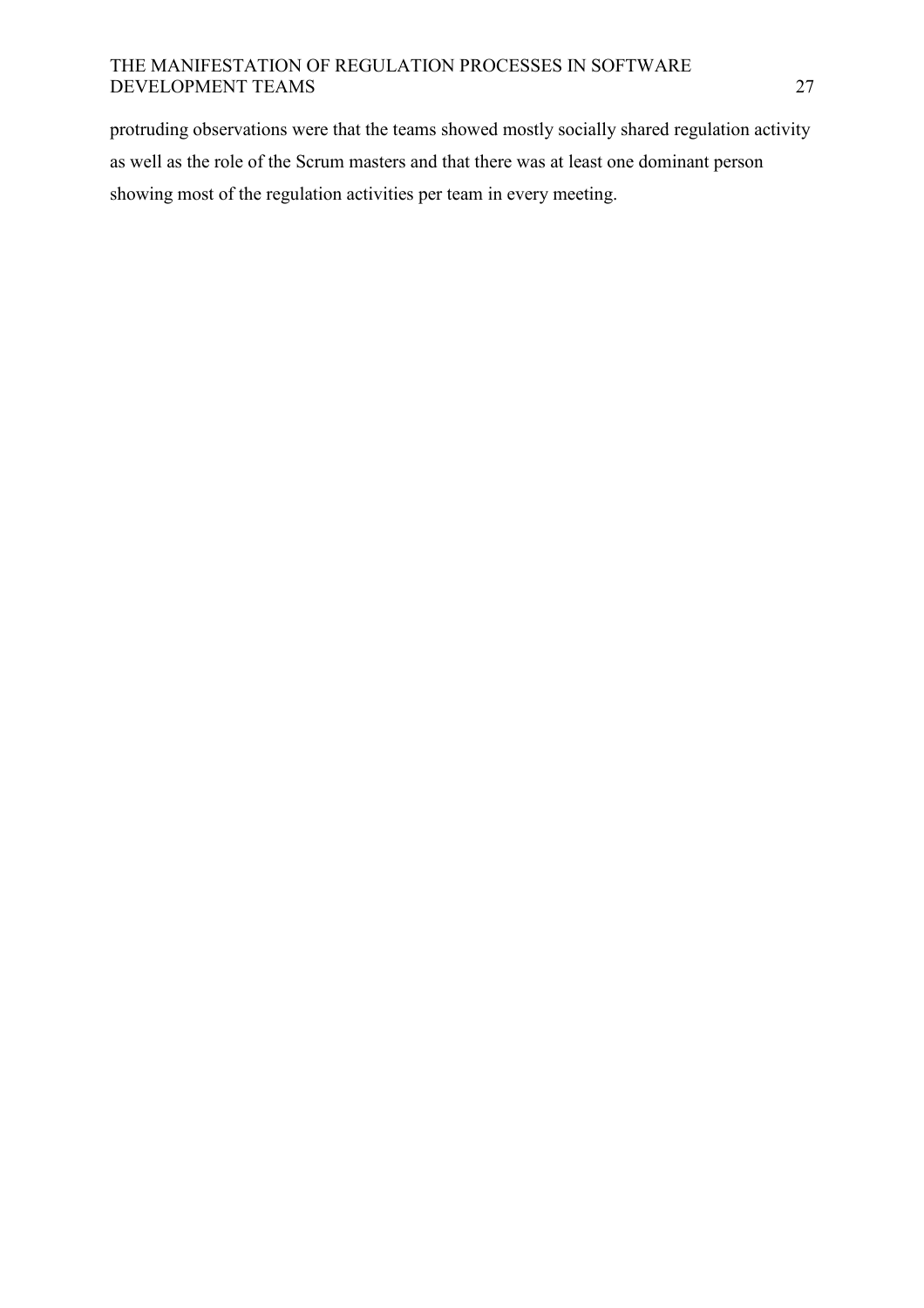#### **References**

- Acuña, S. T., Gómez, M., & Juristo, N. (2009). How do personality, team processes and task characteristics relate to job satisfaction and software quality?. *Information and Software Technology*, *51*(3), 627-639.
- DeShon, R. P., Kozlowski, S. W., Schmidt, A. M., Milner, K. R., & Wiechmann, D. (2004). A multiple-goal, multilevel model of feedback effects on the regulation of individual and team performance. *Journal of applied psychology*, *89*(6), 1035-1056.
- Dybå, T., & Dingsøyr, T. (2008). Empirical studies of agile software development: A systematic review. *Information and software technology*, *50*(9), 833-859.
- Hadwin, A., & Oshige, M. (2011). Self-regulation, coregulation, and socially shared regulation: Exploring perspectives of social in self-regulated learning theory. *Teachers College Record*, *113*(2), 240-264.
- Hoegl, M., & Gemuenden, H. G. (2001). Teamwork quality and the success of innovative projects: A theoretical concept and empirical evidence. *Organization science*, *12*(4), 435-449.
- Hoegl, M., Parboteeah, K. P., & Gemuenden, H. G. (2003). When teamwork really matters: task innovativeness as a moderator of the teamwork–performance relationship in software development projects. *Journal of Engineering and Technology Management*, *20*(4), 281-302.
- Hoegl, M., & Parboteeah, P. (2006). Autonomy and teamwork in innovative projects. *Human Resource Management*, *45*(1), 67-79.
- Hossain, E., Babar, M. A., & Paik, H. Y. (2009). Using scrum in global software development: asystematic literature review. In *Global Software Engineering, 2009. ICGSE 2009.Fourth IEEE International Conference on* (pp. 175-184). Ieee.
- Hossain, E., Bannerman, P. L., & Jeffery, R. (2011). Towards an understanding of tailoring scrum in global software development: a multi-case study. In *Proceedings of the 2011 International Conference on Software and Systems Process* (pp. 110-119). ACM.
- Iiskala, T., Vauras, M., Lehtinen, E., & Salonen, P. (2011). Socially shared metacognition of dyads of pupils in collaborative mathematical problem-solving processes. *Learning and instruction*, *21*(3), 379-393.
- Järvelä, S., Kirschner, P. A., Hadwin, A., Järvenoja, H., Malmberg, J., Kollar, I. & Lee, L. Regulated Learning in CSCL: Theoretical Progress for Learning Success.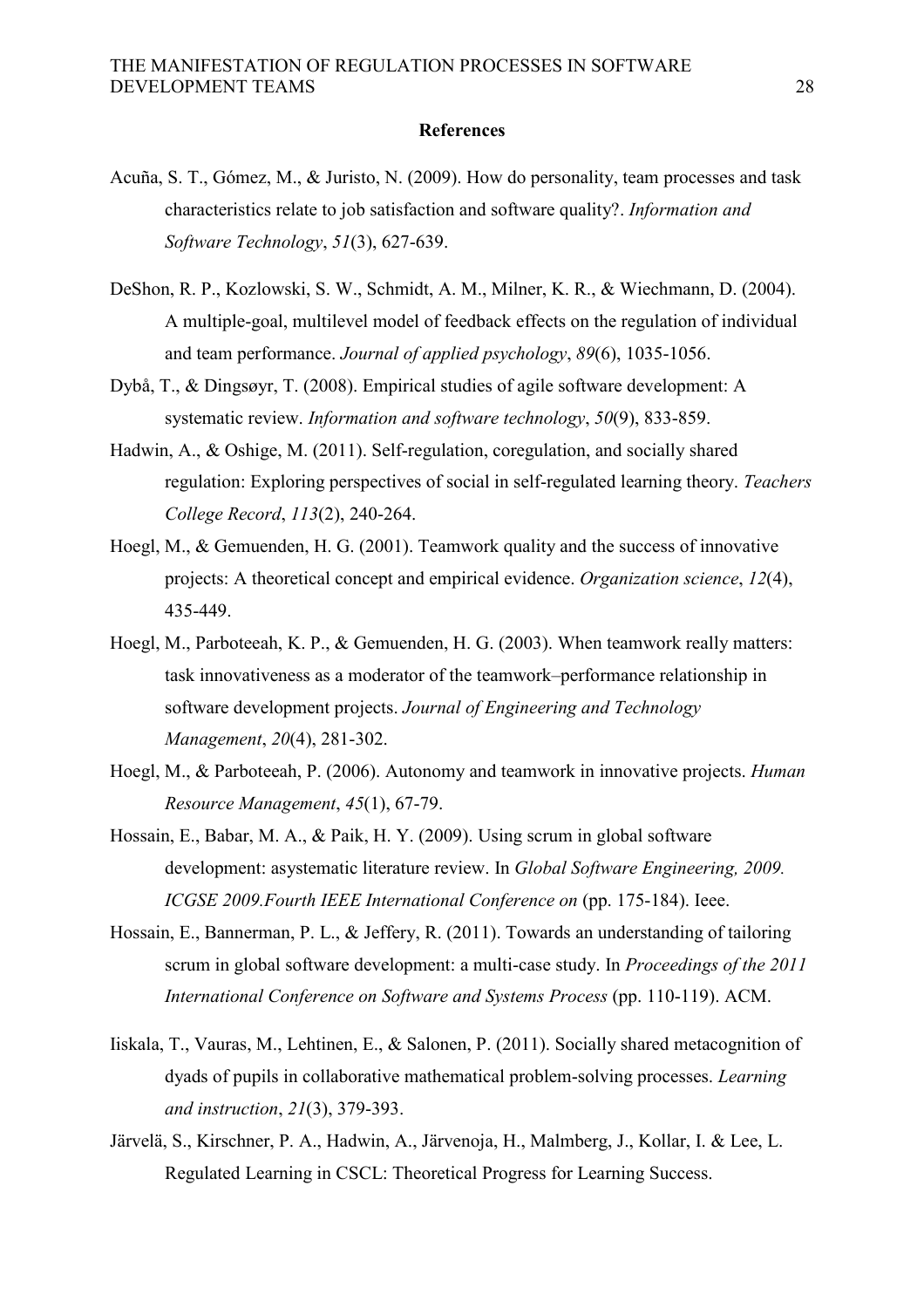- Järvelä, S., & Hadwin, A. F. (2013). New frontiers: Regulating learning in CSCL. *Educational Psychologist*, *48*(1), 25-39.
- Katzenbach, J. R., & Smith, D. K. (1993). *The discipline of teams*. Harvard Business Press.
- Kirkman, B. L., & Rosen, B. (1999). Beyond self-management: Antecedents and consequences of team empowerment. *Academy of Management journal*, *42*(1), 58-74.
- Landis, J. R., & Koch, G. G. (1977). The measurement of observer agreement for categorical data. *Biometrics*, 159-174.
- Langfred, C. W. (2000). The paradox of self-management: Individual and group autonomy in work groups. *Journal of Organizational Behavior*, *21*(5), 563-585.
- Locke, E. A., & Latham, G. P. (1990). *A theory of goal setting & task performance*. Upper Saddle River, NJ: Prentice-Hall.
- Luthans, F. & Davis, T. (1979). Behavioral self-management (BSM): The missing link in managerial effectiveness. *Organizational Dynamics, 8,* 42-60.
- Moe, N. B., Dingsoyr, T., & Dyba, T. (2009). Overcoming barriers to self-management in software teams. *Software, IEEE*, *26*(6), 20-26.
- Molenaar, I., & Chiu, M. M. (2014). Dissecting sequences of regulation and cognition: statistical discourse analysis of primary school children's collaborative learning. *Metacognition and learning*, *9*(2), 137-160.
- Nadler, D. A. (1979). The effects of feedback on task group behavior: A review of the experimental research. *Organizational Behavior and Human Decision Processes, 23,* 309–338.
- Rising, L., & Janoff, N. S. (2000). The Scrum software development process for small teams. *IEEE software*, *17*(4), 26-32.
- Rogat, T. K., & Linnenbrink-Garcia, L. (2011). Socially shared regulation in collaborative groups: An analysis of the interplay between quality of social regulation and group processes. *Cognition and Instruction*, *29*(4), 375-415.
- Rousseau, V., & Aubé, C. (2010). Team self-managing behaviors and team effectiveness: The moderating effect of task routineness. *Group & Organization Management*, *35*(6), 751-781.
- Schatz, B., & Abdelshafi, I. (2005). Primavera gets agile: a successful transition to agile development. *IEEE software*, (3), 36-42.